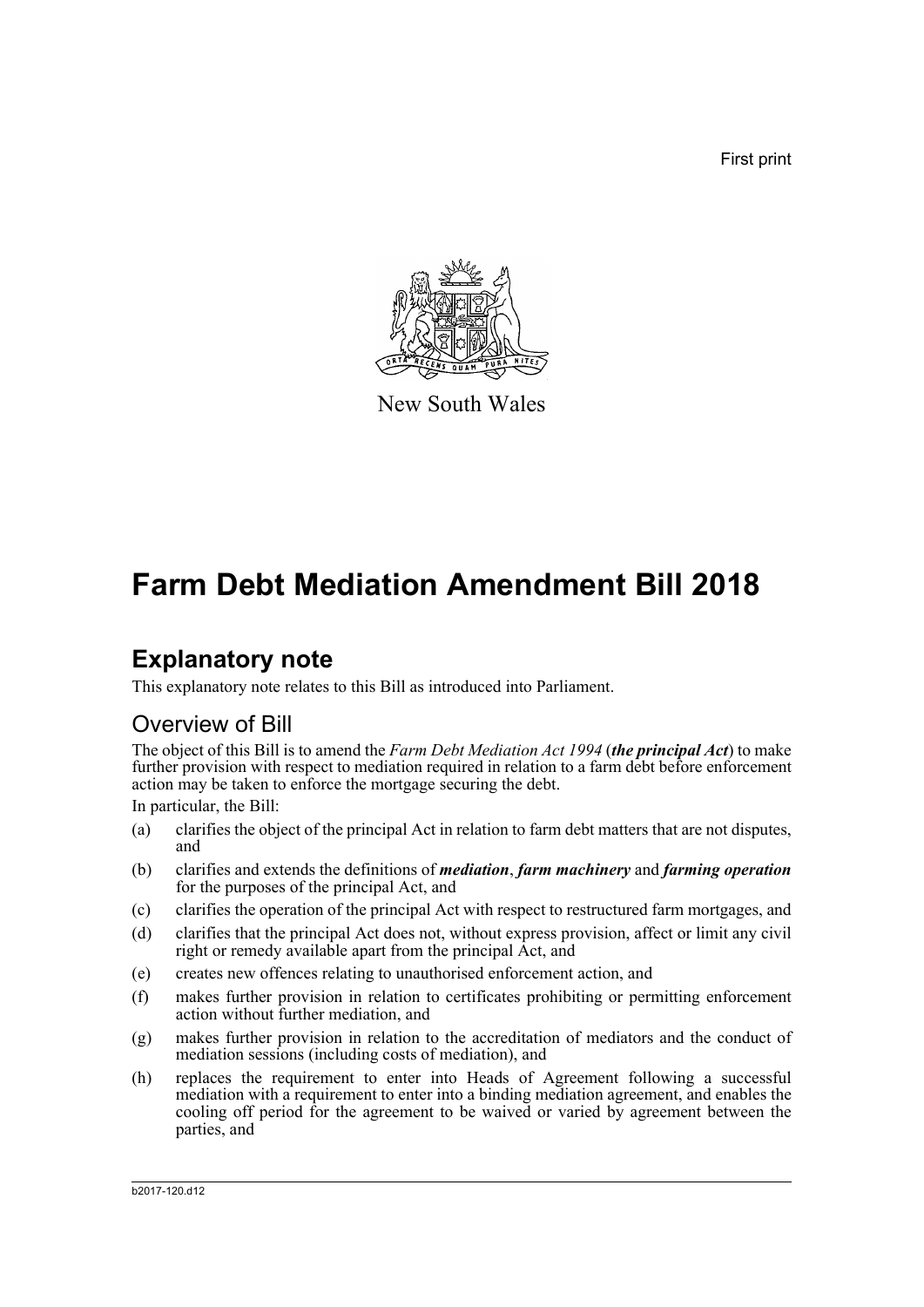- (i) provides for an internal review process for certain decisions of the Rural Assistance Authority (*the Authority*) relating to certificates and accreditations under the principal Act, and
- (j) enhances the powers of the Authority to request information in connection with an application or a mediation under the principal Act, and
- (k) updates provisions relating to the service of documents, including by permitting service by email, and
- (l) clarifies that the requirement to grant an exemption certificate is not affected by a provision of the principal Act that declares a waiver of mediation rights to be void, and
- (m) makes other minor and consequential amendments, and
- (n) enacts consequential savings and transitional provisions.

## Outline of provisions

**Clause 1** sets out the name (also called the short title) of the proposed Act.

**Clause 2** provides for the commencement of the proposed Act on a day or days to be appointed by proclamation.

### **Schedule 1 Amendment of Farm Debt Mediation Act 1994 No 91**

#### **Preliminary**

**Schedule 1 [1]** makes it clear that the object of the principal Act extends to the resolution of any matter involving a farm debt, whether or not the matter is in the nature of a dispute. **Schedule 1 [3]** makes a consequential amendment.

**Schedule 1 [5]** inserts a definition of *mediation* to make it clear that mediation is a structured negotiation process that is facilitated by a neutral and independent mediator. The proposed amendment also extends the definition of *farming operation* to include aquaculture, timber and native vegetation cultivation or harvesting and activities involving primary production carried out in connection with those farming operations. The definition excludes wild harvest fishing and the hunting or trapping of animals, birds and reptiles in the wild.

**Schedule 1 [2]** inserts and substitutes various definitions for the purposes of the principal Act. The definition of *farm machinery* is extended to all vehicles, machines and implements used for the purposes of a farming operation, whether or not they have been acquired for the purposes of a farming operation.

**Schedule 1 [6]** makes it clear that the principal Act does not operate to require mediation in relation to a farm debt for a restructured farm mortgage if the farm debt for the earlier farm mortgage is subject to a mediation agreement and the farmer is in default under the restructured mortgage.

**Schedule 1 [8]** makes it clear that the principal Act does not, without express provision, affect or limit any civil right or remedy available apart from the principal Act.

#### **Enforcement action**

**Schedule 1 [9]** inserts proposed Part 1A into the principal Act, containing provisions relating to the prohibition on enforcement action without mediation, and the process for prohibiting or authorising enforcement action. The Part simplifies and consolidates existing provisions relating to the general prohibition on taking enforcement action, certificates prohibiting a creditor from taking enforcement action (currently defined in the principal Act as *exemption certificates*) and certificates providing that the principal Act does not apply to a farm mortgage (given under existing section 11). **Schedule 1 [4] and [7]** make consequential amendments.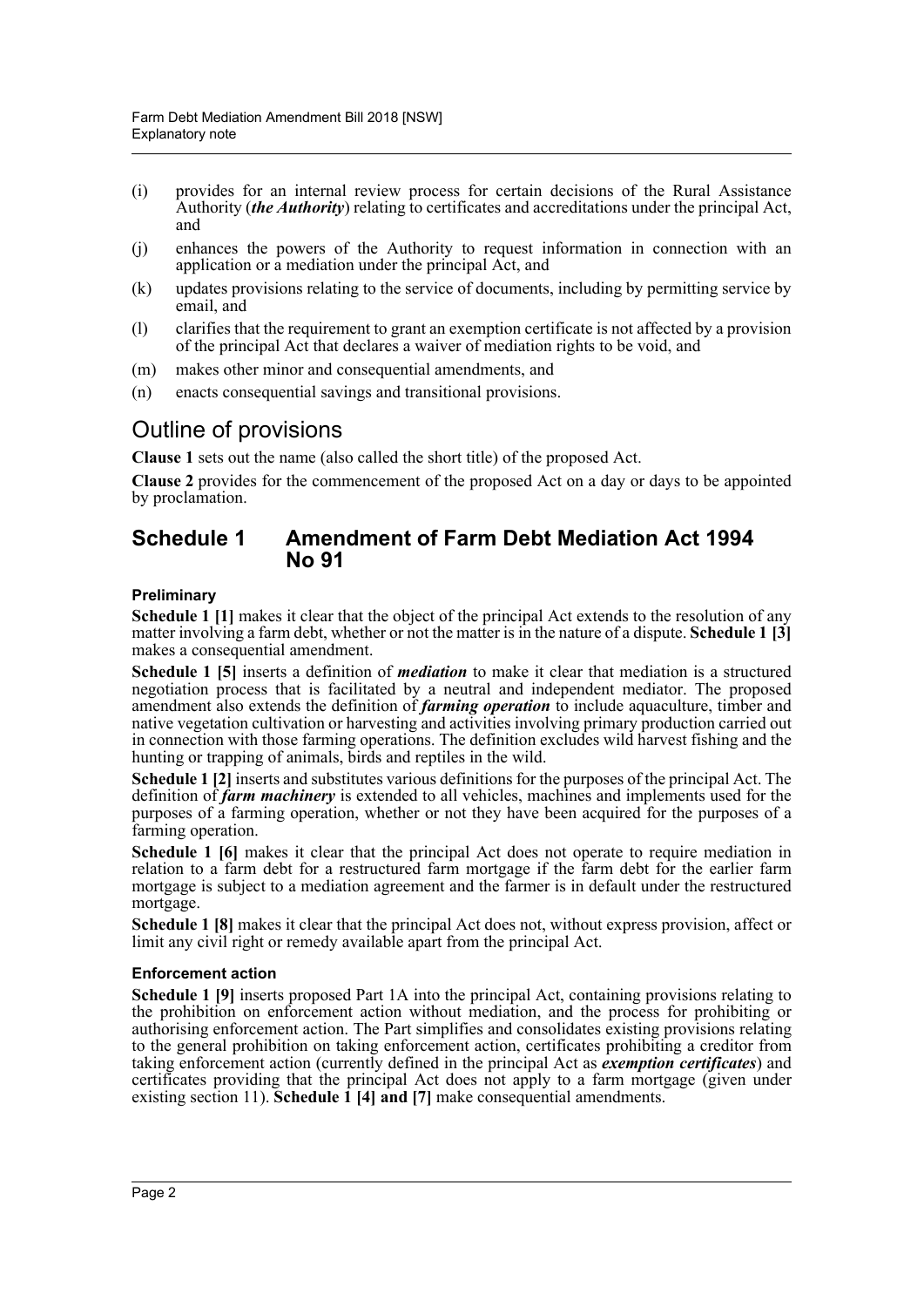**Division 1** creates an offence prohibiting a creditor from taking enforcement action unless an exemption certificate is in force. The maximum penalty that a court may impose for the offence is 2,500 penalty units for a corporation or 500 penalty units for an individual.

**Division 2** provides for the following changes to existing provisions dealing with exemption certificates:

- (a) Exemption certificates are redefined as *prohibition certificates*.
- (b) An application for a prohibition certificate is to be made in the form approved by the Authority.
- (c) The failure of a creditor to respond to a farmer-initiated request for mediation within the period of 20 business days, or such longer period as the Authority allows, is included as a ground for the grant of a prohibition certificate.
- (d) The Authority may refuse to grant a prohibition certificate where the creditor has failed to respond to a mediation request if the Authority is satisfied that the failure to respond is justified in the circumstances.
- (e) A prohibition certificate remains in force for a period of 6 months.

**Schedule 1 [2]** makes a consequential amendment to insert a definition of *prohibition certificate*.

**Division 3** provides for the following changes to existing provisions dealing with certificates under section 11 of the principal Act:

- (a) Certificates are defined as *exemption certificates*.
- (b) An application for an exemption certificate is to be made in the form approved by the Authority.
- (c) It is not mandatory for the Authority to grant an exemption certificate where mediation has been requested by a farmer who is not in default.
- (d) The conduct of satisfactory mediation, and the conduct of the farmer in declining to mediate, under corresponding laws of other States and Territories are included as grounds for issuing an exemption certificate.
- (e) The Authority may refuse to grant an exemption certificate where the farmer has declined to mediate if satisfied that the farmer was, in the circumstances, justified in doing so, and the farmer intends to mediate within a reasonable period.
- (f) If the farmer fails to respond within the specified period (generally 20 business days) to a notice of invitation to participate in mediation given by the creditor, the exemption certificate expires 3 years after the period for responding to the invitation ends. (The existing provision dealing with expiry provides that, where a farmer has been given a notice by the creditor concerning the availability of mediation under the principal Act, the certificate expires 3 years and 3 months after the date on which the notice was given.)

**Schedule 1 [2]** makes a consequential amendment to insert a definition of *exemption certificate*.

#### **Mediation**

**Schedule 1 [10]** inserts Divisions 1–5 into Part 2 of the principal Act, which contain provisions relating to the accreditation of mediators, preliminary steps to mediation, mediation procedure and internal review of decisions made by the Authority. **Schedule 1 [11]–[19], [22], [23], [25] and** [28]–[33] make consequential amendments.

**Division 1** provides for the following changes to existing provisions dealing with accreditation of mediators:

- (a) The Authority is no longer required to consult with representative bodies in the banking and farming industries before instituting arrangements for accreditation.
- (b) Instead, a regulation-making power is included to enable regulations to provide for matters relating to the accreditation of mediators.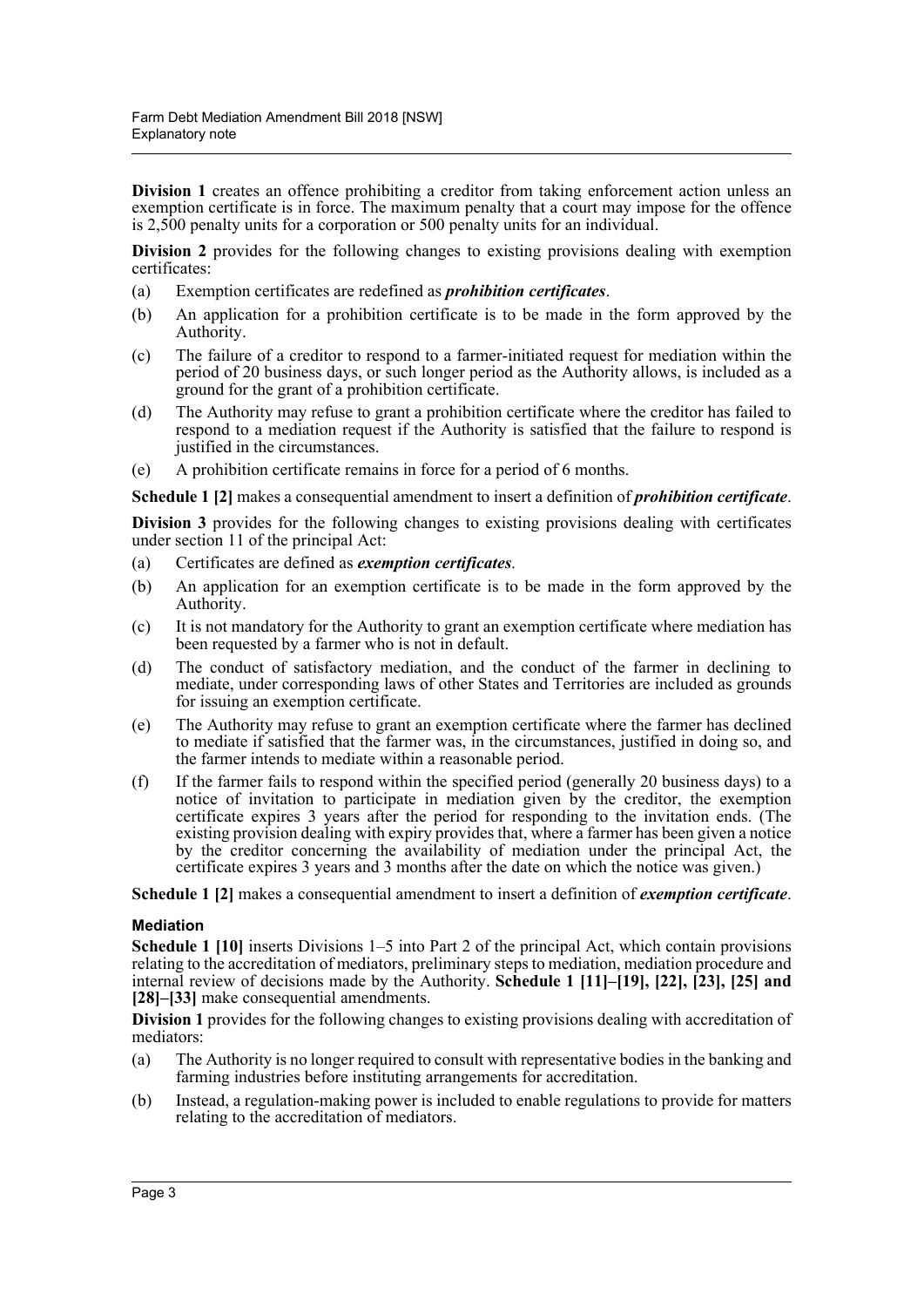**Division 2** provides for the following changes to existing provisions dealing with preliminary steps to mediation:

- (a) A notice given by a creditor concerning the availability of mediation under the principal Act is defined as a *notice inviting mediation*. The notice is no longer required to inform the farmer of the creditor's intention to take enforcement action.
- (b) A farmer's response to a notice inviting mediation must be given to the creditor within 20 business days (instead of 21 ordinary days) after receiving the notice.
- (c) A farmer may initiate a request for mediation (whether or not in default) by giving the creditor a *mediation request*. A creditor must respond to a mediation request within 20 business days after receiving the request.

**Division 3** provides for the following changes to existing provisions dealing with mediation procedure:

- (a) The proposed Division makes it clear that a mediator may facilitate the exchange of information for the purposes of the mediation.
- (b) **Schedule 1 [20] and [21]** amend existing section 14, which is transferred to Division 3 and renumbered as section 18E by **Schedule 1 [30]**. The proposed amendments enable a mediator to adjourn or terminate a mediation session if it would be inappropriate to continue the session, having regard to such matters as the duration of the session, the willingness of the parties to participate, whether the parties are engaging in the mediation in good faith and any risk to the health or safety of the parties. **Schedule 1 [21]** also provides that mediation sessions are to be held at a place and time that is reasonably convenient for the parties.
- (c) **Schedule 1 [23]–[25]** amend existing section 15, which is transferred to Division 3 and renumbered as section 18F by **Schedule 1 [30]**. **Schedule 1 [24]** provides for an exception to the general rule against admissibility in court proceedings of information obtained from a mediation session so that the information may be admitted in proceedings in connection with which the information is disclosed to prevent danger of personal injury or property damage.
- (d) **Schedule 1 [26]** amends existing section 16, which is transferred to Division 3 and renumbered as section 18G by **Schedule 1 [30]**. The proposed amendment creates an exception to an offence relating to unauthorised disclosure of information to allow information to be disclosed for the purpose of preventing personal injury or property damage.
- (e) **Schedule 1 [27]** also amends existing section 16 by removing the penalty of imprisonment from that offence so that the maximum penalty a court may impose for the offence is 100 penalty units.
- (f) Proposed **section 18I** makes further provision for the costs of mediation. The parties to a mediation are to pay their own costs of attendance at a mediation and are generally to pay equal shares of the mediator's fees.

**Division 4** provides for the following changes to existing provisions dealing with Heads of Agreement.

- (a) *Heads of Agreement* are redefined as *mediation agreements*.
- (b) A mediation agreement is binding on the parties, and may be varied or replaced by a further written agreement.
- (c) The cooling off period for a mediation agreement may be waived or varied by agreement in writing between the parties. The existing provision for cooling off periods limits variations to an extension (rather than a reduction) of the duration of the period.

**Division 5** provides for an internal review process for decisions of the Authority relating to the grant or refusal of prohibition certificates and exemption certificates and the accreditation or reaccreditation of mediators. The Division contains the following provisions: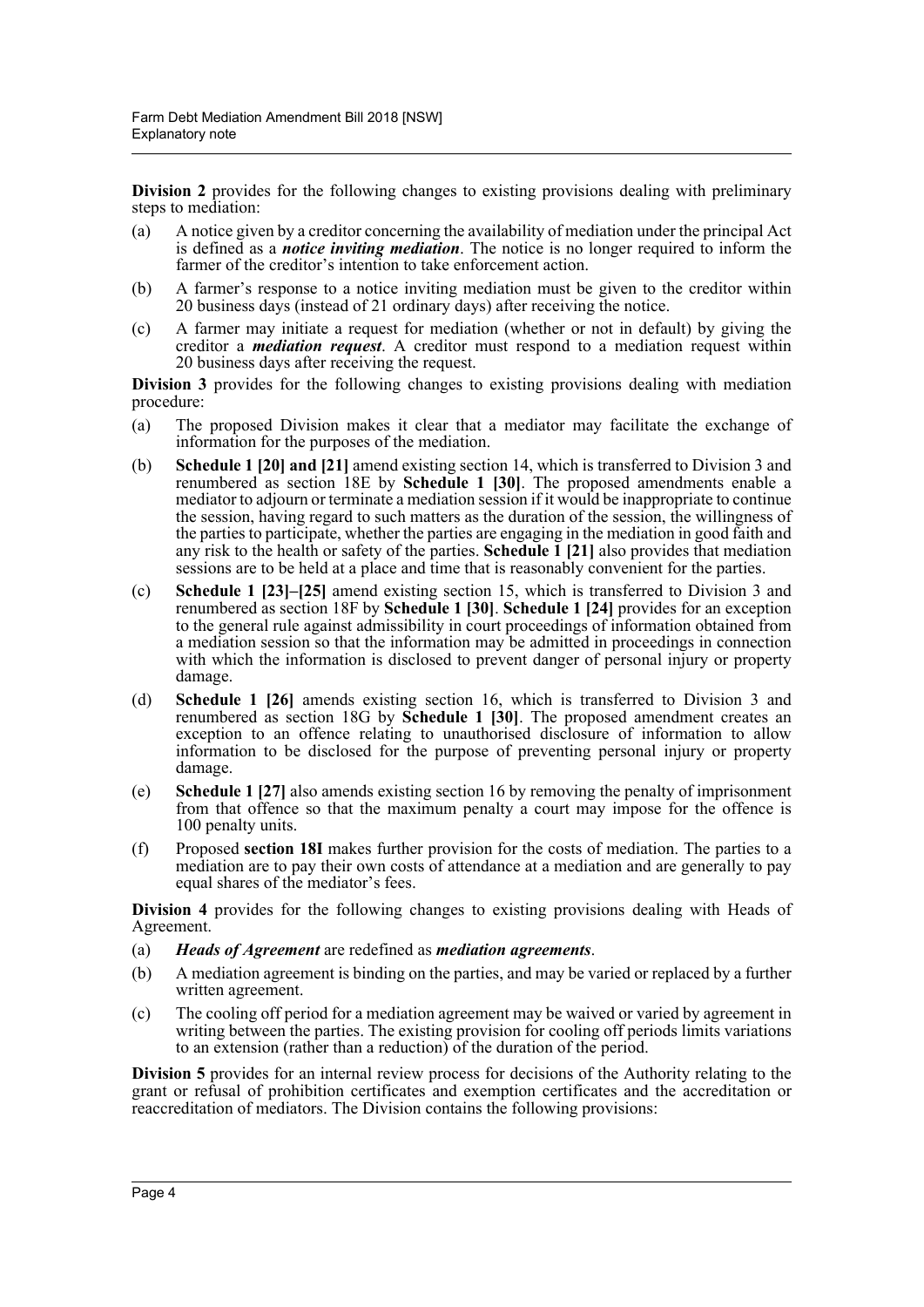- (a) **Section 18P** establishes a right of review for farmers, creditors and guarantors (for decisions about prohibition certificates and exemption certificates) and mediators (for decisions about accreditation and reaccreditation). The proposed section also deals with the process of review and provides that the review must be determined within 30 business days after the application for review is made.
- (b) **Section 18Q** provides that an application for internal review of a decision to grant an exemption certificate operates to stay the decision being reviewed until the applicant is notified of the decision on the review. The creditor must not take enforcement action while an application for review of a decision to refuse a prohibition certificate is pending. An application for the review of any other decision does not operate to stay the decision.

#### **Miscellaneous**

**Schedule 1 [34]** inserts **section 19A** into Part 4 of the principal Act, to enable the Authority to require a farmer or a creditor to provide information that is relevant to an application under the principal Act or the rights or obligations of a party to a mediation. The Authority may refuse to consider an application made by a farmer or creditor if that party fails to comply with the requirement.

**Schedule 1 [35]** makes it clear that an existing provision declaring a waiver of mediation rights under the principal Act to be void does not affect the requirement for the Authority to grant an exemption certificate where the farmer indicates an unwillingness to enter into or proceed with mediation.

**Schedule 1 [36]** repeals a provision specifying when a document is taken to be given to a person **SCIEULIE 1** [30] repeats a provision specifying when a document is uncen to be given to a provision for the purposes of the principal Act. The proposed amendment also extends a provision specifying the optional methods for service of documents to include service by email and to enable the recipient to specify an address for the service of all documents of a particular kind. The extended provision enables regulations under the principal Act to prescribe alternative or additional methods of service.

**Schedule 1 [37]** repeals an obsolete provision.

**Schedule 1 [40] and [46]** insert provisions dealing with savings and transitional matters consequent on the proposed Act. **Schedule 1 [38], [39] and [41]–[45]** make consequential amendments.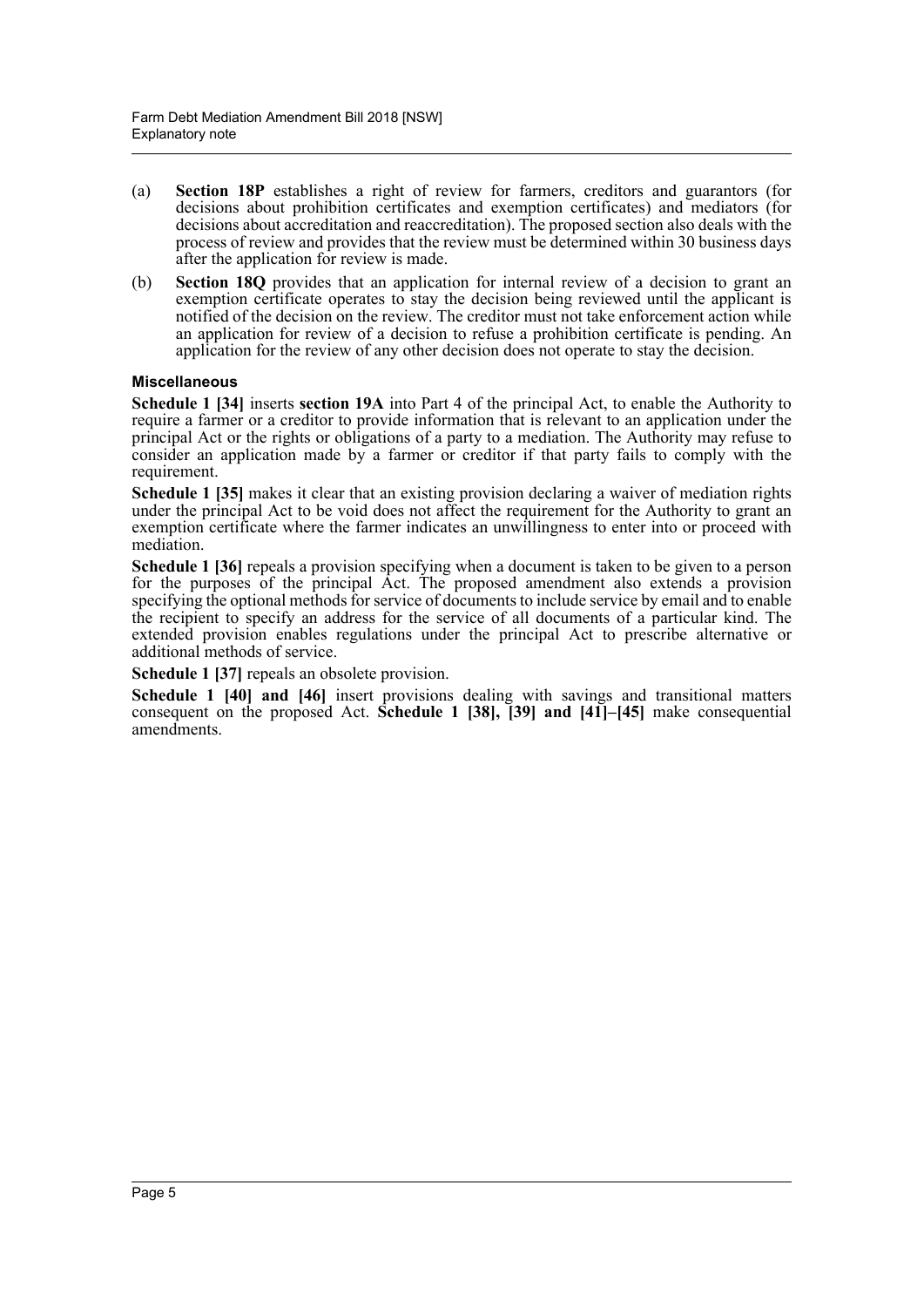First print



New South Wales

# **Farm Debt Mediation Amendment Bill 2018**

# **Contents**

| Schedule 1 | Amendment of Farm Debt Mediation Act 1994 No 91 |      |
|------------|-------------------------------------------------|------|
|            | 2 Commencement                                  |      |
|            | Name of Act                                     |      |
|            |                                                 | Page |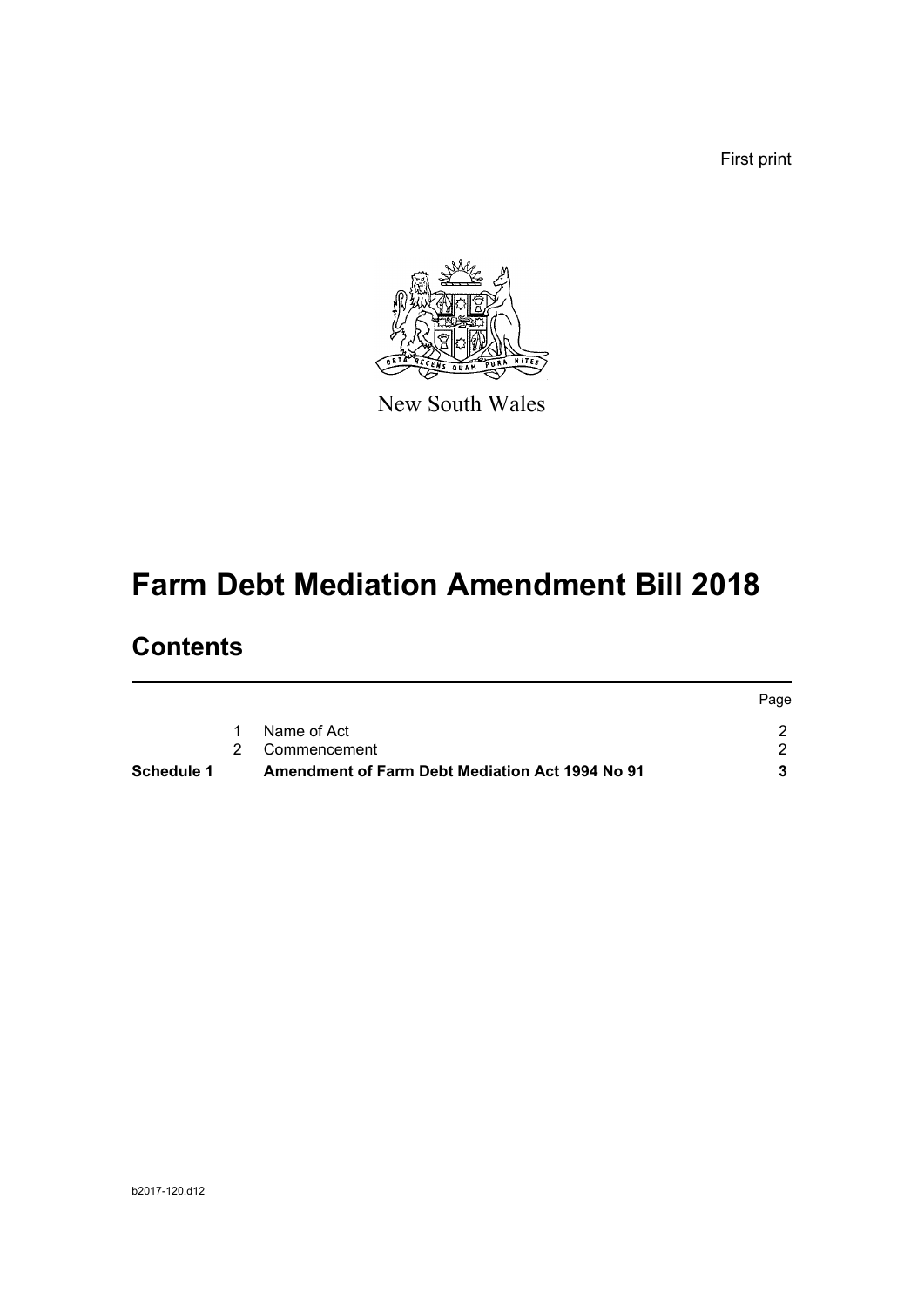

New South Wales

# **Farm Debt Mediation Amendment Bill 2018**

No , 2018

### **A Bill for**

An Act to amend the *Farm Debt Mediation Act 1994* to make further provision with respect to mediation concerning farm debts; and for other purposes.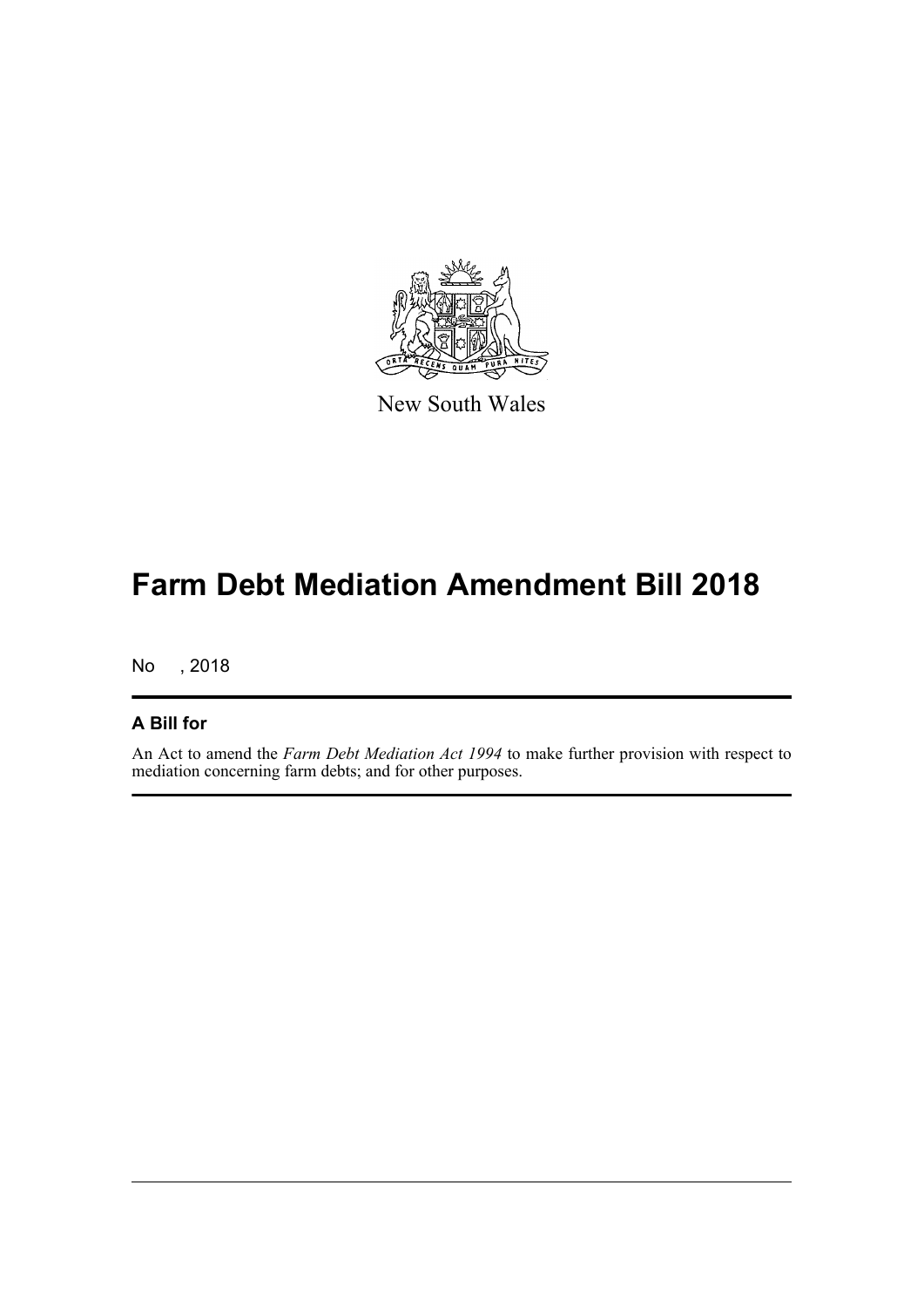<span id="page-7-1"></span><span id="page-7-0"></span>

| The Legislature of New South Wales enacts: |                                                                      |               |  |  |
|--------------------------------------------|----------------------------------------------------------------------|---------------|--|--|
|                                            | Name of Act                                                          | $\mathcal{L}$ |  |  |
|                                            | This Act is the Farm Debt Mediation Amendment Act 2018.              | 3             |  |  |
|                                            | <b>Commencement</b>                                                  | 4             |  |  |
|                                            | This Act commences on a day or days to be appointed by proclamation. | 5             |  |  |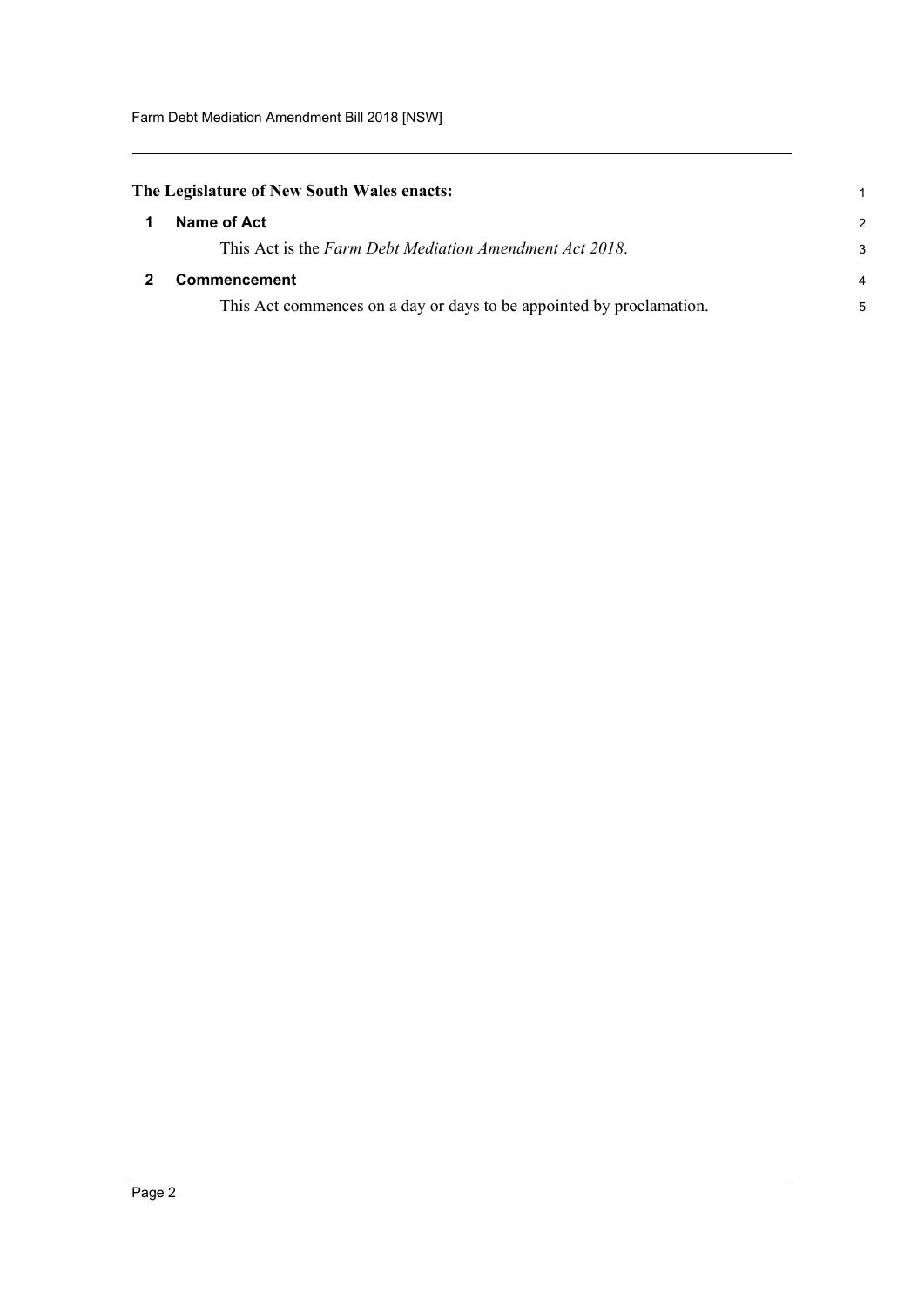<span id="page-8-0"></span>

|       | <b>Schedule 1</b> |               |                              | <b>Amendment of Farm Debt Mediation Act 1994</b><br>No 91                                                                                                 |                           |  |
|-------|-------------------|---------------|------------------------------|-----------------------------------------------------------------------------------------------------------------------------------------------------------|---------------------------|--|
| [1]   |                   |               | <b>Section 3 Object</b>      |                                                                                                                                                           | 3                         |  |
|       |                   |               |                              | Omit "farm debt disputes". Insert instead "matters involving farm debts".                                                                                 | 4                         |  |
| $[2]$ |                   |               | <b>Section 4 Definitions</b> |                                                                                                                                                           | 5                         |  |
|       |                   |               |                              | Omit the definitions of exemption certificate, farm machinery, farming operation, Heads<br>of Agreement, mediation and mediator from section $4(1)$ .     | $\,6\,$<br>$\overline{7}$ |  |
|       |                   |               |                              | Insert in alphabetical order:                                                                                                                             | 8                         |  |
|       |                   |               |                              | <i>approved form</i> means the form approved by the Authority.                                                                                            | 9                         |  |
|       |                   |               |                              | <b>business day</b> means a day that is not a Saturday, a Sunday or a public holiday<br>throughout New South Wales.                                       | 10<br>11                  |  |
|       |                   |               |                              | <i>draft mediation agreement</i> means a draft agreement prepared under<br>section 18J.                                                                   | 12<br>13                  |  |
|       |                   |               |                              | exemption certificate—see section 13.                                                                                                                     | 14                        |  |
|       |                   |               |                              | <b>farm machinery</b> means any of the following things that are commonly used<br>for the purposes of a farming operation:                                | 15<br>16                  |  |
|       |                   |               | (a)                          | a vehicle, machine or other implement,                                                                                                                    | 17                        |  |
|       |                   |               | (b)                          | any other thing of a class prescribed by the regulations.                                                                                                 | 18                        |  |
|       |                   |               |                              | farming operation—see section 4AB.                                                                                                                        | 19                        |  |
|       |                   |               |                              | <i>mediation</i> —see section 4AA.                                                                                                                        | 20                        |  |
|       |                   |               |                              | <i>mediation agreement</i> means an agreement entered into under section 18K.                                                                             | 21                        |  |
|       |                   |               |                              | <i>mediation request</i> —see section 18B.                                                                                                                | 22                        |  |
|       |                   |               |                              | <i>mediator</i> means a person accredited as a mediator under section 16.                                                                                 | 23                        |  |
|       |                   |               |                              | notice inviting mediation—see section 18A.                                                                                                                | 24                        |  |
|       |                   |               |                              | <i>prohibition certificate</i> —see section 9.                                                                                                            | 25                        |  |
| $[3]$ |                   |               |                              | Section 4 (1A) (a) and (b)                                                                                                                                | 26                        |  |
|       |                   |               |                              | Omit "farm debt dispute" and "the dispute" wherever occurring.                                                                                            | 27                        |  |
|       |                   |               |                              | Insert instead "matter involving a farm debt" and "the matter", respectively.                                                                             | 28                        |  |
| [4]   |                   | Section 4 (2) |                              |                                                                                                                                                           | 29                        |  |
|       |                   |               | Omit the subsection.         |                                                                                                                                                           | 30                        |  |
| [5]   |                   |               | <b>Sections 4AA and 4AB</b>  |                                                                                                                                                           | 31                        |  |
|       |                   |               | Insert after section 4:      |                                                                                                                                                           | 32                        |  |
|       | 4AA               |               | <b>Mediation</b>             |                                                                                                                                                           | 33                        |  |
|       |                   | (1)           |                              | <b>Mediation</b> is a structured negotiation process in which a mediator, as a neutral<br>and independent party, assists the participants in the process: | 34<br>35                  |  |
|       |                   |               | (a)                          | to communicate effectively with each other, and                                                                                                           | 36                        |  |
|       |                   |               | (b)                          | to reach agreement on the issues in dispute, and                                                                                                          | 37                        |  |
|       |                   |               | (c)                          | to achieve their own resolution of the dispute.                                                                                                           | 38                        |  |
|       |                   | (2)           |                              | The regulations may declare that any process of a specified kind is, or is not,<br>mediation for the purposes of this Act.                                | 39<br>40                  |  |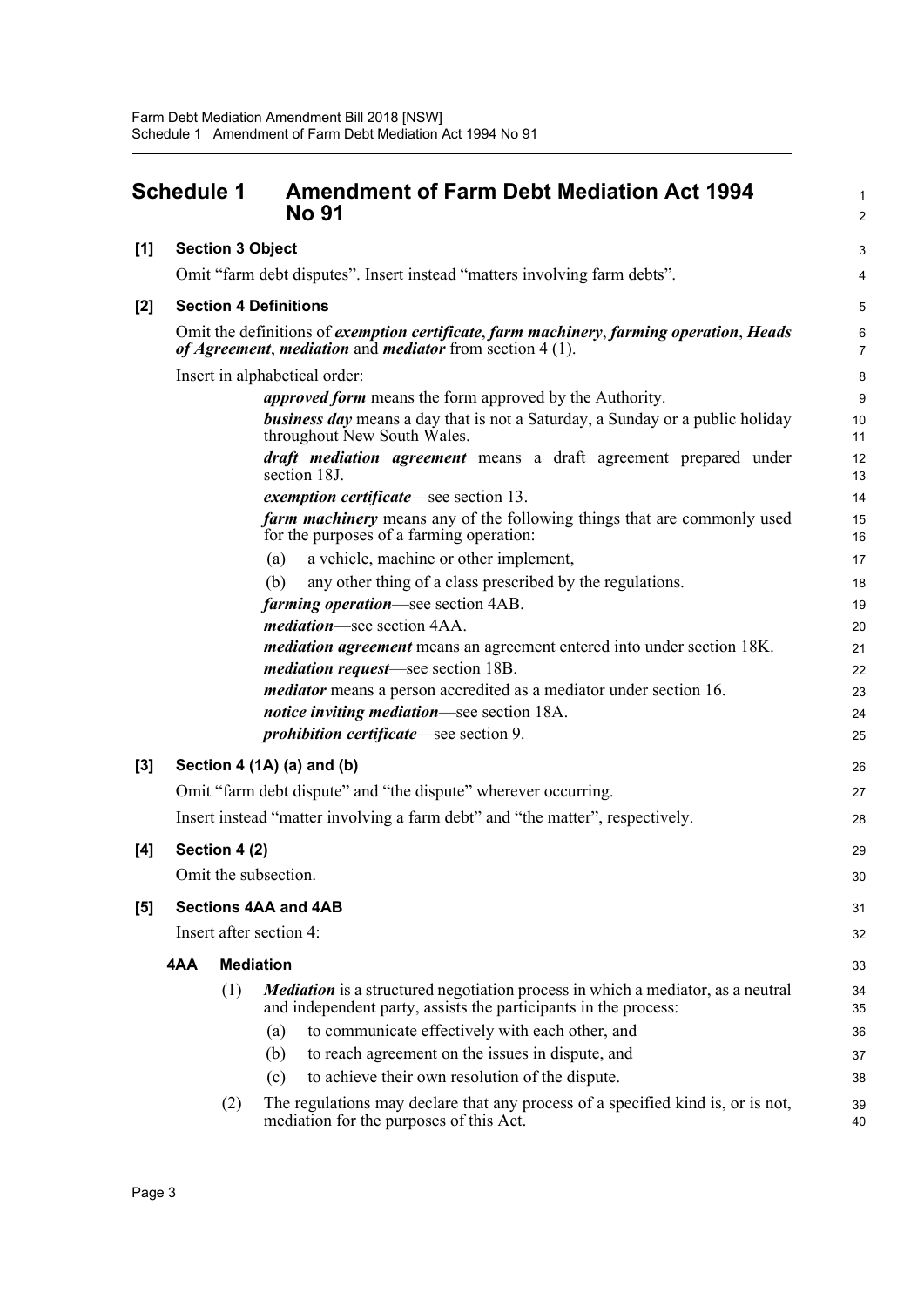#### **4AB Farming operation**

|     | 4AB     | <b>Farming operation</b> |                                                                                                                   |                                                                                                                                                                                            |                     |  |  |
|-----|---------|--------------------------|-------------------------------------------------------------------------------------------------------------------|--------------------------------------------------------------------------------------------------------------------------------------------------------------------------------------------|---------------------|--|--|
|     |         | (1)                      | A farming operation is a business undertaking that primarily involves one or<br>more of the following activities: |                                                                                                                                                                                            |                     |  |  |
|     |         |                          | (a)                                                                                                               | agriculture (for example, crop growing and livestock or grain farming),                                                                                                                    | 4                   |  |  |
|     |         |                          | (b)                                                                                                               | aquaculture,                                                                                                                                                                               | 5                   |  |  |
|     |         |                          | (c)                                                                                                               | the cultivation or harvesting of timber or native vegetation,                                                                                                                              | 6                   |  |  |
|     |         |                          | (d)                                                                                                               | any activity involving primary production carried out in connection<br>with an activity referred to in paragraphs $(a)$ – $(c)$ .                                                          | $\overline{7}$<br>8 |  |  |
|     |         | (2)                      |                                                                                                                   | A farming operation does not include a business undertaking that primarily<br>involves wild harvest fishing or the hunting or trapping of animals, birds or<br>reptiles in the wild.       | 9<br>10<br>11       |  |  |
|     |         | (3)                      |                                                                                                                   | The regulations may declare that any business undertaking of a specified kind<br>is, or is not, a farming operation for the purposes of this Act.                                          | 12<br>13            |  |  |
| [6] |         |                          |                                                                                                                   | <b>Section 5 Application of Act</b>                                                                                                                                                        | 14                  |  |  |
|     |         |                          |                                                                                                                   | Insert after section $5(2)$ :                                                                                                                                                              | 15                  |  |  |
|     |         | (3)                      | if:                                                                                                               | This Act does not apply in respect of a farm debt secured by a farm mortgage                                                                                                               | 16<br>17            |  |  |
|     |         |                          | (a)                                                                                                               | the farmer is in default under the farm mortgage, and                                                                                                                                      | 18                  |  |  |
|     |         |                          | (b)                                                                                                               | the farm mortgage secures all or part of the balance outstanding under<br>an earlier farm mortgage, and                                                                                    | 19<br>20            |  |  |
|     |         |                          | (c)                                                                                                               | the farmer and the creditor have previously entered into a mediation<br>agreement under this Act in relation to the farm debt.                                                             | 21<br>22            |  |  |
| [7] |         |                          |                                                                                                                   | Section 6 Enforcement action in contravention of Act void                                                                                                                                  | 23                  |  |  |
|     |         | Omit the section.        |                                                                                                                   |                                                                                                                                                                                            | 24                  |  |  |
| [8] |         |                          |                                                                                                                   | Section 7 Relationship of Act with other laws                                                                                                                                              | 25                  |  |  |
|     |         |                          |                                                                                                                   | Insert after section $7(2)$ :                                                                                                                                                              | 26                  |  |  |
|     |         | (3)                      |                                                                                                                   | Except as otherwise expressly provided by this Act, this Act does not affect or<br>limit a civil right or remedy that exists apart from this Act, whether at common<br>law or otherwise.   | 27<br>28<br>29      |  |  |
| [9] | Part 1A |                          |                                                                                                                   |                                                                                                                                                                                            | 30                  |  |  |
|     |         | Insert after section 7:  |                                                                                                                   |                                                                                                                                                                                            | 31                  |  |  |
|     |         |                          |                                                                                                                   |                                                                                                                                                                                            |                     |  |  |
|     |         |                          |                                                                                                                   | <b>Part 1A Enforcement action</b>                                                                                                                                                          | 32                  |  |  |
|     |         | <b>Division 1</b>        |                                                                                                                   | <b>Prohibition on enforcement action</b>                                                                                                                                                   | 33                  |  |  |
|     | 8       |                          |                                                                                                                   | Exemption certificate required for enforcement action                                                                                                                                      | 34                  |  |  |
|     |         | (1)                      |                                                                                                                   | A creditor must not take enforcement action in respect of a farm mortgage<br>unless an exemption certificate granted to the creditor is in force in respect of<br>the farm debt concerned. | 35<br>36<br>37      |  |  |
|     |         |                          |                                                                                                                   | Maximum penalty:                                                                                                                                                                           | 38                  |  |  |
|     |         |                          | (a)                                                                                                               | for a corporation—2,500 penalty units, or                                                                                                                                                  | 39                  |  |  |
|     |         |                          | (b)                                                                                                               | for an individual—500 penalty units.                                                                                                                                                       | 40                  |  |  |

**[9]**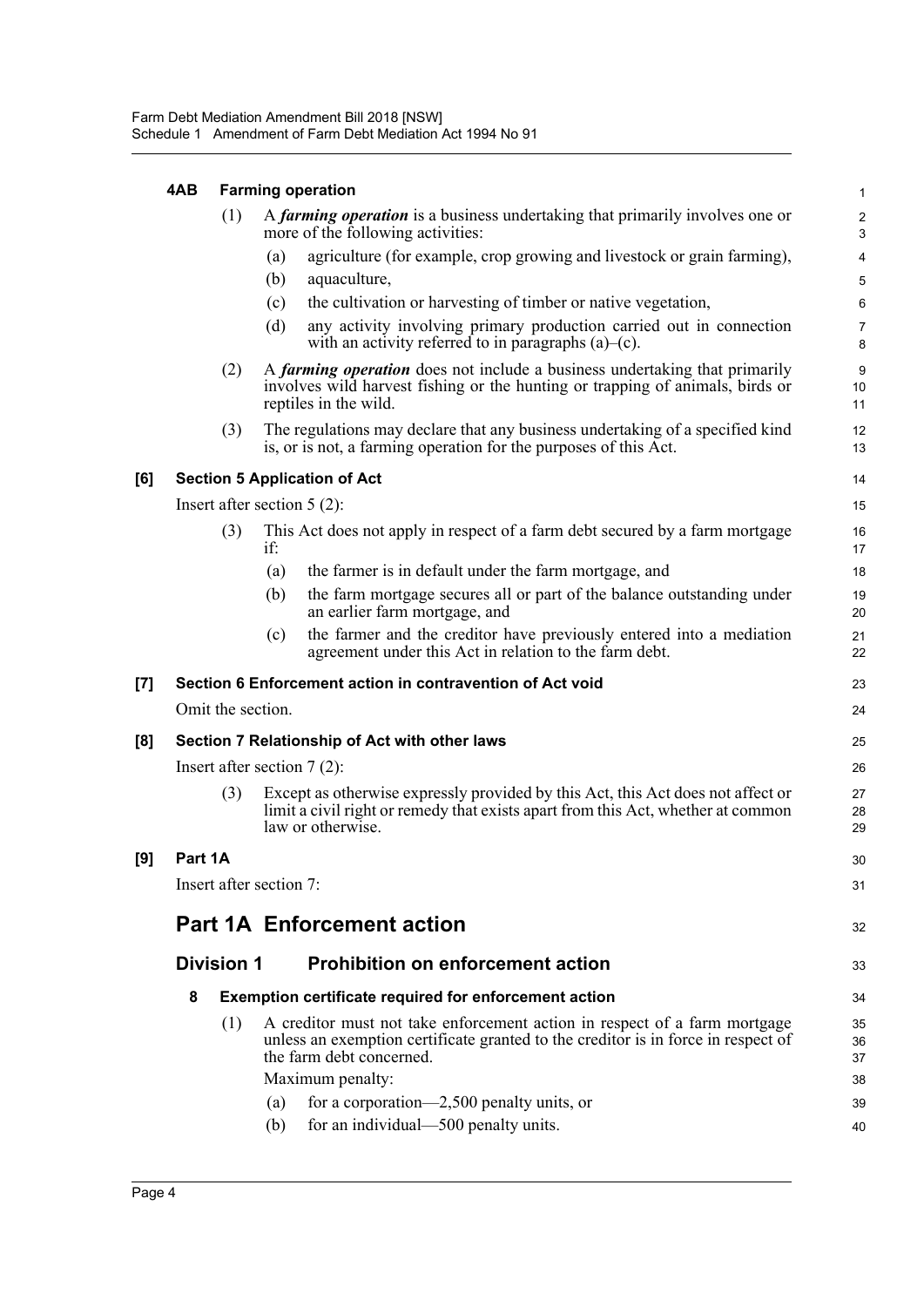|    | (2)               |       | Enforcement action taken by a creditor in respect of a farm debt in<br>contravention of this Act is void.                                                                                                                                                                                                                                        | 1<br>$\overline{2}$                |
|----|-------------------|-------|--------------------------------------------------------------------------------------------------------------------------------------------------------------------------------------------------------------------------------------------------------------------------------------------------------------------------------------------------|------------------------------------|
|    | (3)               |       | This section does not invalidate any statutory enforcement notice or other<br>process given, served or executed in order to fulfil a condition precedent to the<br>taking of any enforcement action, but operates to prohibit the taking of the<br>action concerned and the enforcement by a court or tribunal of any such notice<br>or process. | 3<br>4<br>5<br>6<br>$\overline{7}$ |
|    | (4)               |       | Subsection $(3)$ does not affect any proceedings authorised under section 15 $(5)$<br>to be continued or concluded after the expiry of an exemption certificate.                                                                                                                                                                                 | 8<br>9                             |
|    | <b>Division 2</b> |       | <b>Prohibition certificates</b>                                                                                                                                                                                                                                                                                                                  | 10                                 |
| 9  |                   |       | Application for prohibition certificate                                                                                                                                                                                                                                                                                                          | 11                                 |
|    | (1)               |       | A farmer who is in default and who has requested a creditor to mediate in<br>respect of the farm debt concerned may apply to the Authority for a certificate<br>prohibiting the creditor from taking enforcement action (a <i>prohibition</i><br><i>certificate</i> ).                                                                           | 12<br>13<br>14<br>15               |
|    | (2)               |       | An application for a prohibition certificate may be made whether or not the<br>farmer has been given a notice inviting mediation in respect of the farm debt.                                                                                                                                                                                    | 16<br>17                           |
|    | (3)               |       | An application is to be in the approved form.                                                                                                                                                                                                                                                                                                    | 18                                 |
| 10 |                   |       | Grant or refusal of prohibition certificate                                                                                                                                                                                                                                                                                                      | 19                                 |
|    | (1)               |       | The Authority may, on application, grant or refuse a prohibition certificate.                                                                                                                                                                                                                                                                    | 20                                 |
|    | (2)               |       | The Authority must grant a prohibition certificate if:                                                                                                                                                                                                                                                                                           | 21                                 |
|    |                   | (a)   | the farmer is in default under the farm mortgage, and                                                                                                                                                                                                                                                                                            | 22                                 |
|    |                   | (b)   | the farmer has given the creditor a mediation request in respect of the<br>farm debt concerned, and                                                                                                                                                                                                                                              | 23<br>24                           |
|    |                   | (c)   | no exemption certificate is in force in relation to the farm mortgage, and                                                                                                                                                                                                                                                                       | 25                                 |
|    |                   | (d)   | the Authority is satisfied that there is at least one additional ground for<br>granting the prohibition certificate.                                                                                                                                                                                                                             | 26<br>27                           |
|    | (3)               |       | Each of the following is an <i>additional ground</i> for granting a prohibition<br>certificate:                                                                                                                                                                                                                                                  | 28<br>29                           |
|    |                   | (a)   | the farmer has attempted to mediate in good faith throughout the period<br>of 3 months commencing on the day on which the mediation request<br>was given, but no satisfactory mediation has taken place,                                                                                                                                         | 30<br>31<br>32                     |
|    |                   | (b)   | the creditor has failed to respond to a mediation request in respect of the<br>farm debt within the period required by Part 2 (or within such longer<br>period as the Authority considers is reasonable in the circumstances),                                                                                                                   | 33<br>34<br>35                     |
|    |                   | (c)   | the creditor has indicated in writing to the Authority or the farmer that<br>the creditor does not wish to enter into or proceed with mediation,                                                                                                                                                                                                 | 36<br>37                           |
|    |                   | (d)   | the creditor has, in any other manner, declined to mediate (whether<br>under this Act or under a corresponding law of another State or<br>Territory).                                                                                                                                                                                            | 38<br>39<br>40                     |
|    | (4)               | that: | However, the Authority may refuse to grant a prohibition certificate where the<br>creditor has failed to respond to a mediation request if the Authority is satisfied                                                                                                                                                                            | 41<br>42<br>43                     |
|    |                   | (a)   | the creditor's failure to respond is justified in the circumstances, and                                                                                                                                                                                                                                                                         | 44                                 |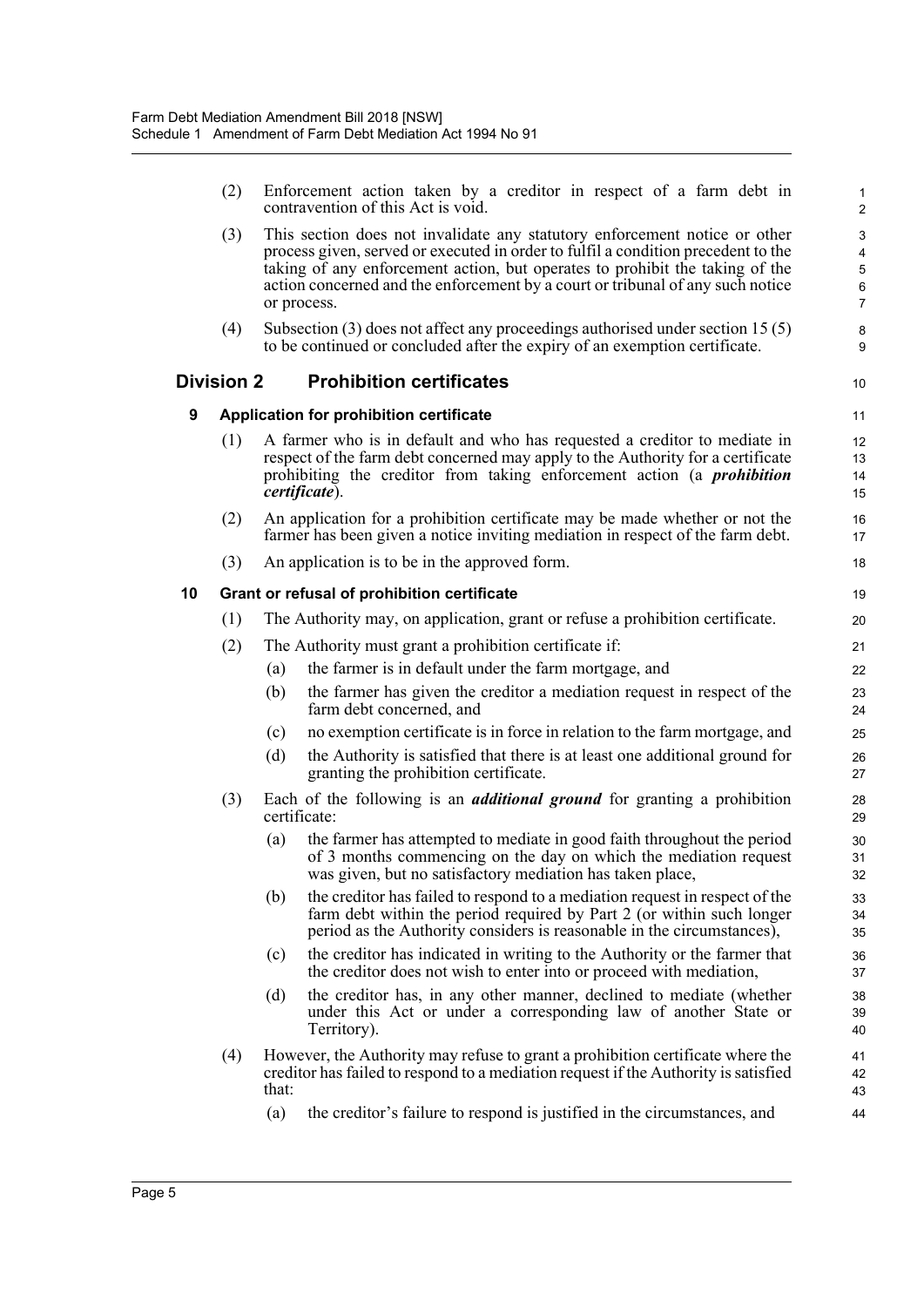|    |                   | (b)       | the creditor intends to mediate within a period that is reasonable in the<br>circumstances.                                                                                                                                                                                                                                                                                     | $\mathbf{1}$<br>$\overline{2}$   |
|----|-------------------|-----------|---------------------------------------------------------------------------------------------------------------------------------------------------------------------------------------------------------------------------------------------------------------------------------------------------------------------------------------------------------------------------------|----------------------------------|
| 11 |                   |           | Prohibition certificate not to be issued while exemption certificate in force                                                                                                                                                                                                                                                                                                   | 3                                |
|    |                   | mortgage. | No prohibition certificate can be issued by the Authority in relation to a farm<br>mortgage while an exemption certificate is in force in relation to the farm                                                                                                                                                                                                                  | 4<br>5<br>6                      |
| 12 |                   |           | Duration of prohibition certificate                                                                                                                                                                                                                                                                                                                                             | $\overline{7}$                   |
|    |                   |           | A prohibition certificate takes effect when it is issued and remains in force for<br>a period of 6 months.                                                                                                                                                                                                                                                                      | 8<br>9                           |
|    | <b>Division 3</b> |           | <b>Exemption certificates</b>                                                                                                                                                                                                                                                                                                                                                   | 10                               |
| 13 |                   |           | Application for exemption certificate                                                                                                                                                                                                                                                                                                                                           | 11                               |
|    | (1)               |           | A creditor under a farm mortgage may apply to the Authority for a certificate<br>that this Act does not apply to the farm mortgage (an <i>exemption certificate</i> ).                                                                                                                                                                                                          | 12 <sup>2</sup><br>13            |
|    | (2)               |           | An application is to be in the approved form.                                                                                                                                                                                                                                                                                                                                   | 14                               |
| 14 |                   |           | Grant or refusal of exemption certificate                                                                                                                                                                                                                                                                                                                                       | 15                               |
|    | (1)               |           | The Authority may, on application, grant or refuse an exemption certificate.                                                                                                                                                                                                                                                                                                    | 16                               |
|    | (2)               |           | The Authority must grant an exemption certificate if:                                                                                                                                                                                                                                                                                                                           | 17                               |
|    |                   | (a)       | the farmer is in default under the farm mortgage, and                                                                                                                                                                                                                                                                                                                           | 18                               |
|    |                   | (b)       | no prohibition certificate is in force in relation to the farm mortgage,<br>and                                                                                                                                                                                                                                                                                                 | 19<br>20                         |
|    |                   | (c)       | the Authority is satisfied that there is at least one additional ground for<br>granting the exemption certificate.                                                                                                                                                                                                                                                              | 21<br>22                         |
|    | (3)               |           | Each of the following is an <i>additional ground</i> for granting an exemption<br>certificate:                                                                                                                                                                                                                                                                                  | 23<br>24                         |
|    |                   | (a)       | the farmer has, when in default, given a mediation request to the creditor<br>and satisfactory mediation has taken place following the request,                                                                                                                                                                                                                                 | 25<br>26                         |
|    |                   | (b)       | the farm debt is secured by a farm mortgage over farm property in<br>another State or Territory and in New South Wales and mediation<br>(equivalent to satisfactory mediation) has taken place under a<br>corresponding law of that State or Territory in respect of that part of the<br>farm debt that is secured by a farm mortgage over farm property in New<br>South Wales, | 27<br>28<br>29<br>30<br>31<br>32 |
|    |                   | (c)       | the creditor has given the farmer a notice inviting mediation and has<br>attempted to mediate in good faith throughout the period of 3 months (or<br>such longer period as has been agreed by the creditor for the purposes<br>of this section by notice in writing given to the farmer) commencing on<br>the day on which the notice was given,                                | 33<br>34<br>35<br>36<br>37       |
|    |                   | (d)       | the farmer has failed to respond to a notice inviting mediation within the<br>period required by Part 2 (or within such longer period as the Authority<br>considers is reasonable in the circumstances),                                                                                                                                                                        | 38<br>39<br>40                   |
|    |                   | (e)       | the farmer has failed to take part in mediation in good faith or has<br>unreasonably delayed entering into or proceeding with mediation in<br>respect of the farm debt,                                                                                                                                                                                                         | 41<br>42<br>43                   |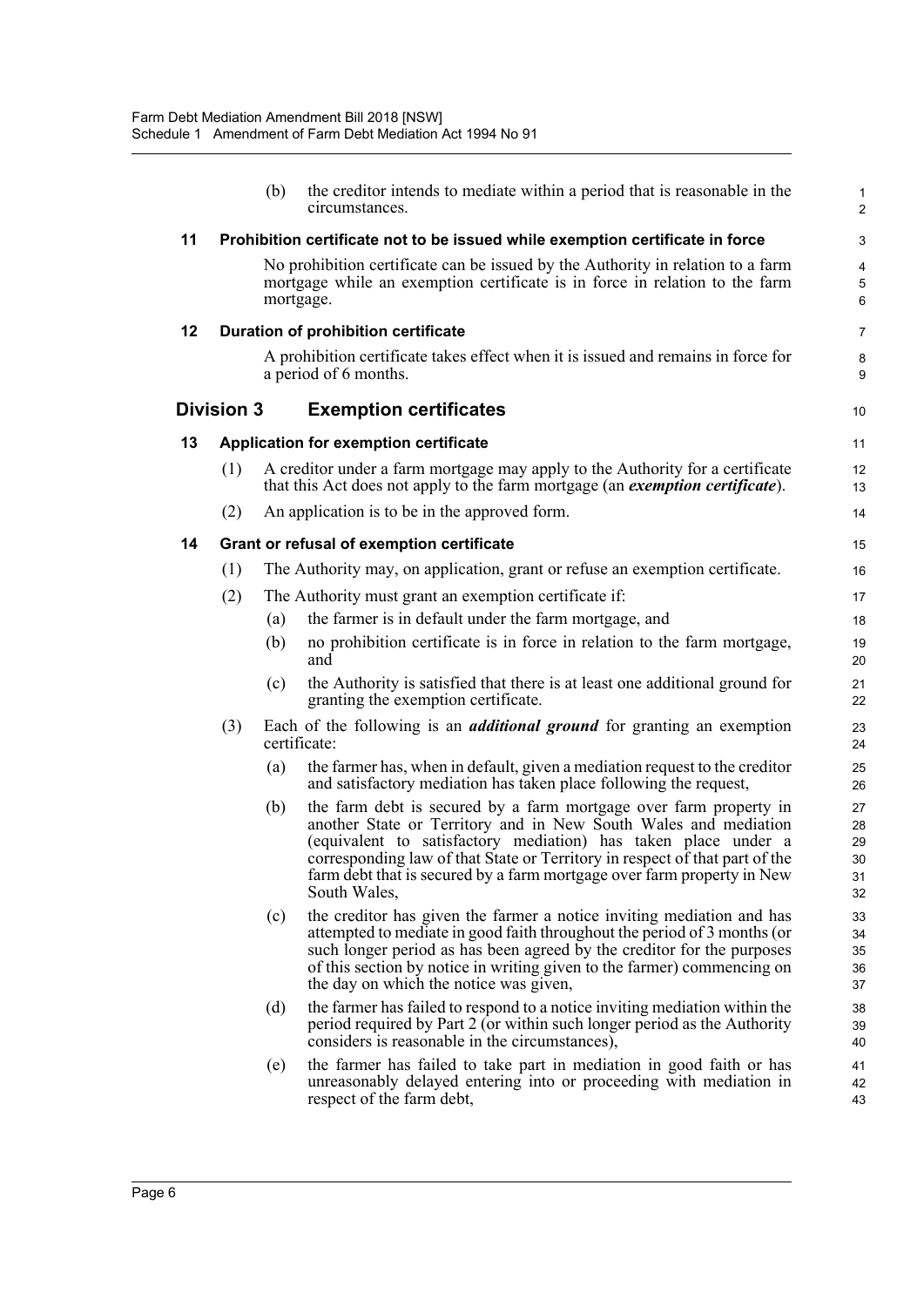(f) the farmer has indicated in writing to the Authority or to the creditor that the farmer does not wish to enter into or proceed with mediation in respect of the farm debt,

- (g) the farmer has, in any other manner, declined to mediate (whether under this Act or under a corresponding law of another State or Territory).
- (4) However, the Authority may refuse to grant an exemption certificate if satisfied that:
	- (a) in the circumstances, the farmer is justified in declining to mediate, and
	- (b) the farmer intends to mediate within a period that is reasonable in the circumstances.
- (5) A failure by a creditor to agree to reduce or forgive any debt does not, of itself, demonstrate a lack of good faith on the part of a creditor in attempting to mediate.

#### **15 Duration of exemption certificate**

- (1) An exemption certificate takes effect when it is issued and remains in force until the date on which the effective period ends.
- (2) The *effective period* for an exemption certificate is:
	- (a) if satisfactory mediation in respect of the farm debt concerned has taken place, or the farmer has failed to take part in mediation in good faith the period of 3 years commencing on the last date of the mediation, or
	- (b) if the farmer has indicated in writing that the farmer does not wish to enter into or proceed with mediation—the period of 3 years commencing on the date the indication was given to the Authority or creditor, or
	- (c) if the farmer has failed to respond to a notice inviting mediation within the period of 20 business days (or any longer period allowed by the Authority for the purposes of determining the application for the exemption certificate)—the period of 3 years commencing immediately after the end of the period required or allowed for the response, or
	- (d) in any other case—the period of 3 years commencing on the date the certificate was issued.
- (3) An exemption certificate may not be issued after the date on which it would, if issued, expire under subsection (2).
- (4) An exemption certificate is to specify the date on which it expires.
- (5) The expiry of an exemption certificate does not affect any proceedings for recovery of a farm debt, or for the exercise or enforcement of any right of the creditor, already taken or commenced by a creditor while the certificate was in force, and any such proceedings may be continued and concluded as if the certificate were still in force.
- (6) The reference in subsection (5) to the commencement of proceedings does not include a reference to the giving of any statutory enforcement notice or other action taken in order to fulfil a condition precedent to the enforcement of a right otherwise than through proceedings in a court or tribunal.  $40$ 41 42 43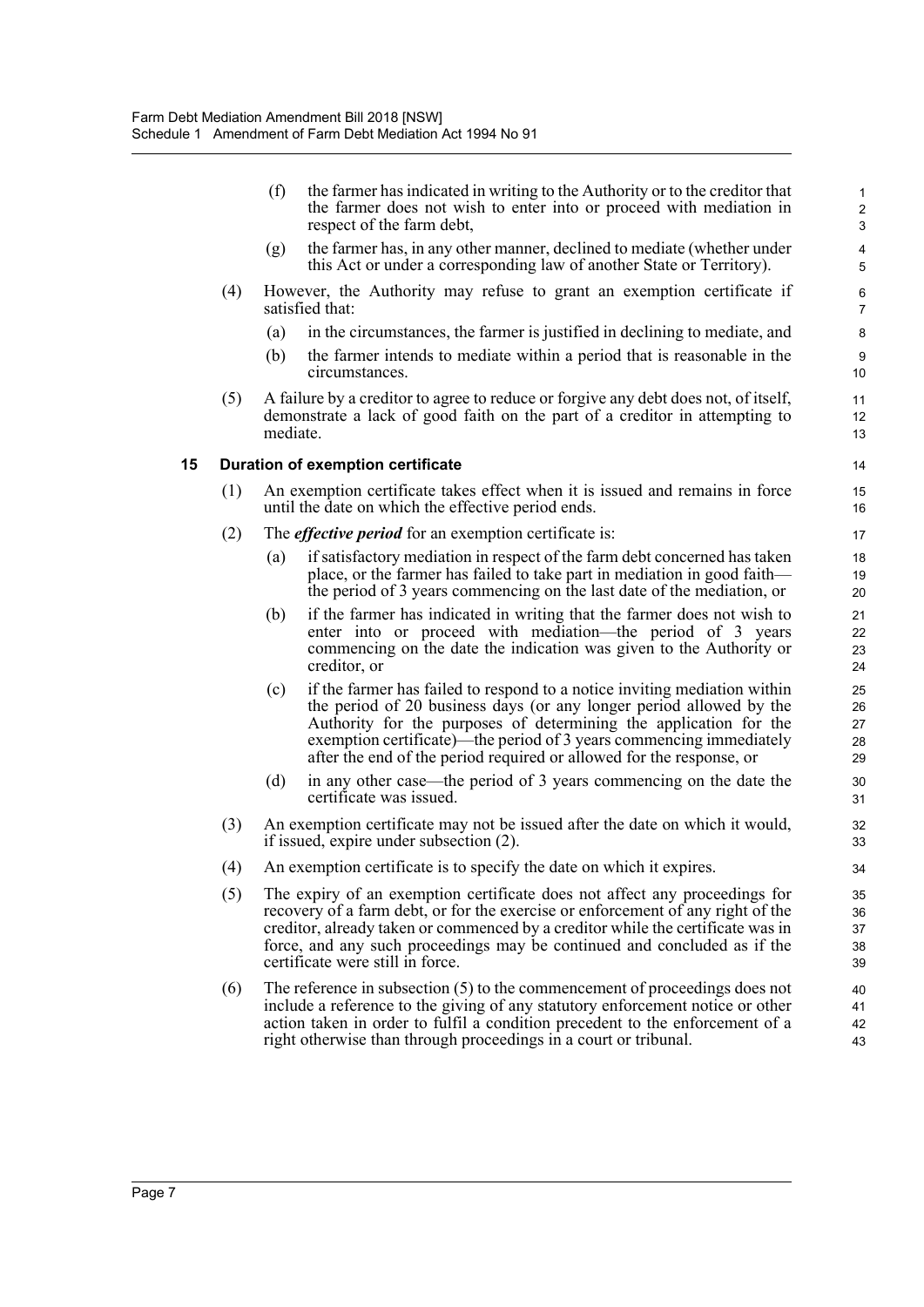#### **[10] Part 2, sections 8–11A**

Omit the sections. Insert instead:

#### **Division 1 Mediators**

#### **16 Accreditation of mediators**

(1) The Authority may accredit or reaccredit persons as mediators for the purposes of this Act.

1  $\mathfrak{p}$ 

3

23

(2) The regulations may make provision for or with respect to the accreditation of mediators (including, without limitation, for or with respect to applications for, and conditions of, accreditation and the suspension and cancellation of accreditation).

#### **17 Functions of mediators**

| (1) A mediator has the following functions: |  |
|---------------------------------------------|--|
|---------------------------------------------|--|

- (a) to mediate, or attempt to mediate, between the participants in the mediation for the purpose of arriving at an agreement for the present arrangements and future conduct of financial relations among them,
- (b) such other functions as are conferred or imposed on the mediator by or under this or any other Act.
- (2) It is not a function of a mediator:
	- (a) to advise a farmer or creditor about the law, or
	- (b) to encourage or assist a farmer or creditor in reserving or establishing legal rights, or
	- (c) to act as an adjudicator or arbitrator.

#### **Division 2 Preliminary procedure**

#### **18A Creditor-initiated mediation**

- (1) A creditor under a farm mortgage may give a farmer who is in default under the mortgage a notice of invitation to participate in mediation (a *notice inviting mediation*) in respect of the farm debt concerned.
- (2) The notice must specify that a failure of the farmer to respond to the notice within the period required by this section may constitute a ground for the grant of an exemption certificate.
- (3) The farmer must respond to the notice within 20 business days after receiving the notice.
- (4) A notice inviting mediation, or a farmer's response, is to be in writing in the approved form.

#### **18B Farmer-initiated mediation**

- (1) A farmer who owes money to a creditor under a farm mortgage may, by notice given to the creditor, request mediation in relation to the farm debt concerned (a *mediation request*).
- (2) The mediation request must specify that a failure of the creditor to respond to the request within the period required by this section may constitute a ground for the grant of a prohibition certificate.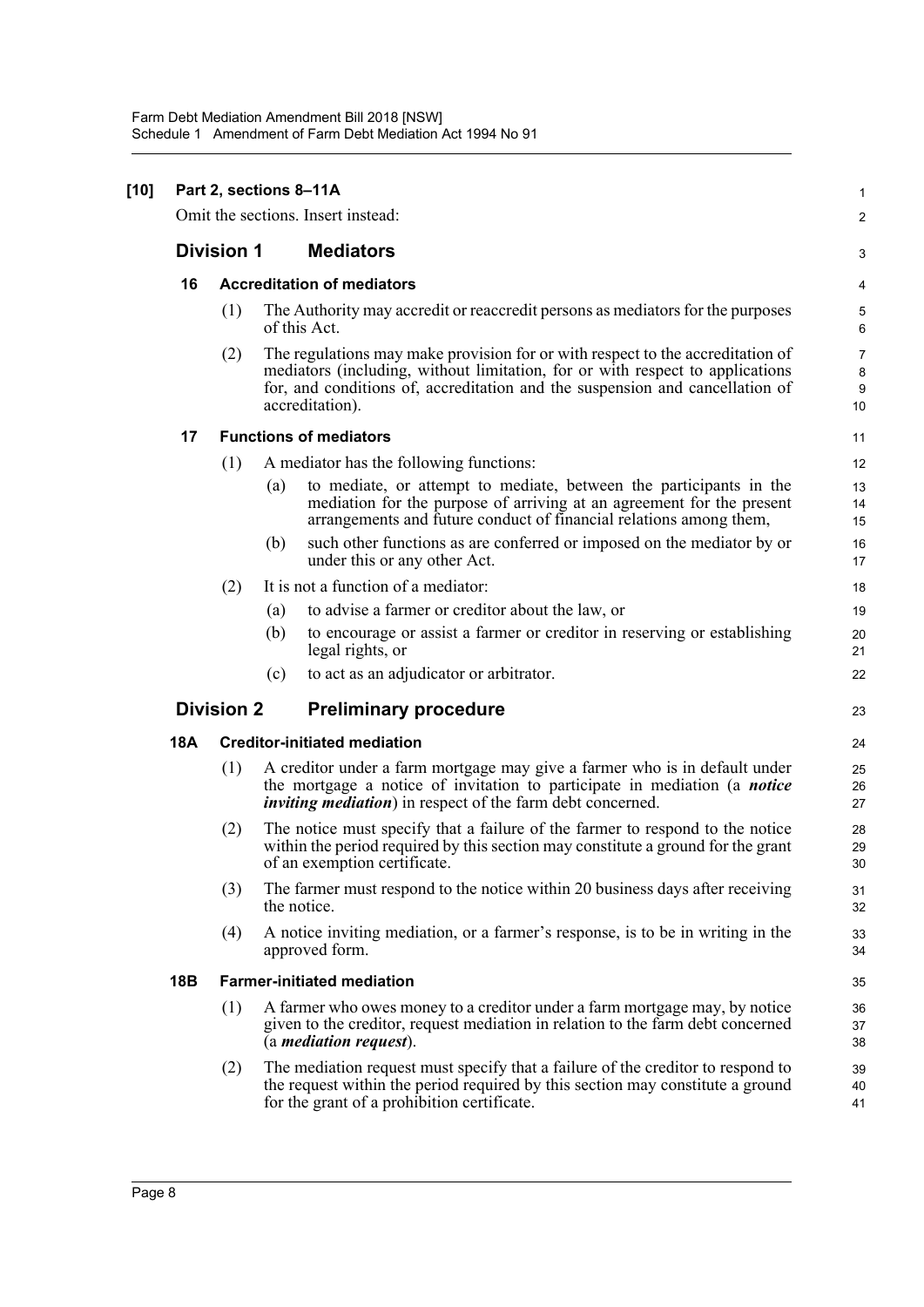(3) A mediation request may be made whether or not the farmer is in default. However, a mediation request may not be made if the creditor has given the farmer a notice inviting mediation in respect of the farm debt. (4) The creditor must respond to the mediation request within 20 business days after receiving the request. **Note.** See section 10 for provisions relating to the grant of a prohibition certificate where a creditor declines to mediate with a farmer who is in default. (5) A mediation request, and a creditor's response, is to be in writing in the approved form. **Division 3 Mediation procedure 18D Requests for information** (1) A mediator may facilitate the exchange of information between the parties to the mediation for the purpose of assisting the parties to resolve the issues between them. (2) For that purpose, a party to a mediation must give the mediator a copy of any request for information before giving the request to the other party. (3) In preparing a summary of the mediation under this Part, the mediator is to have regard to whether any request for information made by a party was reasonable, and whether information was provided in response to a request within a reasonable period. (4) Subsection (3) does not limit the matters to which the mediator is to have regard in preparing a summary of the mediation. **18I Costs of mediation** (1) The parties to a mediation are to pay: (a) an equal share of any fee charged by the mediator for the mediation, and (b) their own costs associated with attendance at the mediation. (2) If more than one mediation session is required as a result of a party's failure to give a person representing the party authority to enter into a mediation agreement, the party is to pay the whole of the mediator's fee for the session and all costs associated with the attendance by the other party at the additional session. (3) The parties may agree to apportion costs otherwise than as provided by this section. (4) The Authority is not liable for any of the costs of or associated with mediation for the purposes of this Act, except in its capacity as a creditor. **Division 4 Mediation agreements 18J Draft mediation agreements** (1) If a mediator is satisfied that a farmer and a creditor who are parties to a mediation have agreed, or are about to agree, on an issue between them, the mediator must personally prepare for the consideration of the parties a draft agreement setting out the main points of agreement on the issue (*draft mediation agreement*). (2) The draft mediation agreement must include a statement, in the approved form, relating to the cooling off period for the proposed mediation agreement. 1 2 3 4 5 6 7 8 9 10 11 12 13 14 15 16 17 18 19 20 21 22 23 24 25 26 27 28 29 30 31 32 33 34 35 36 37 38 39 40 41 42 43 44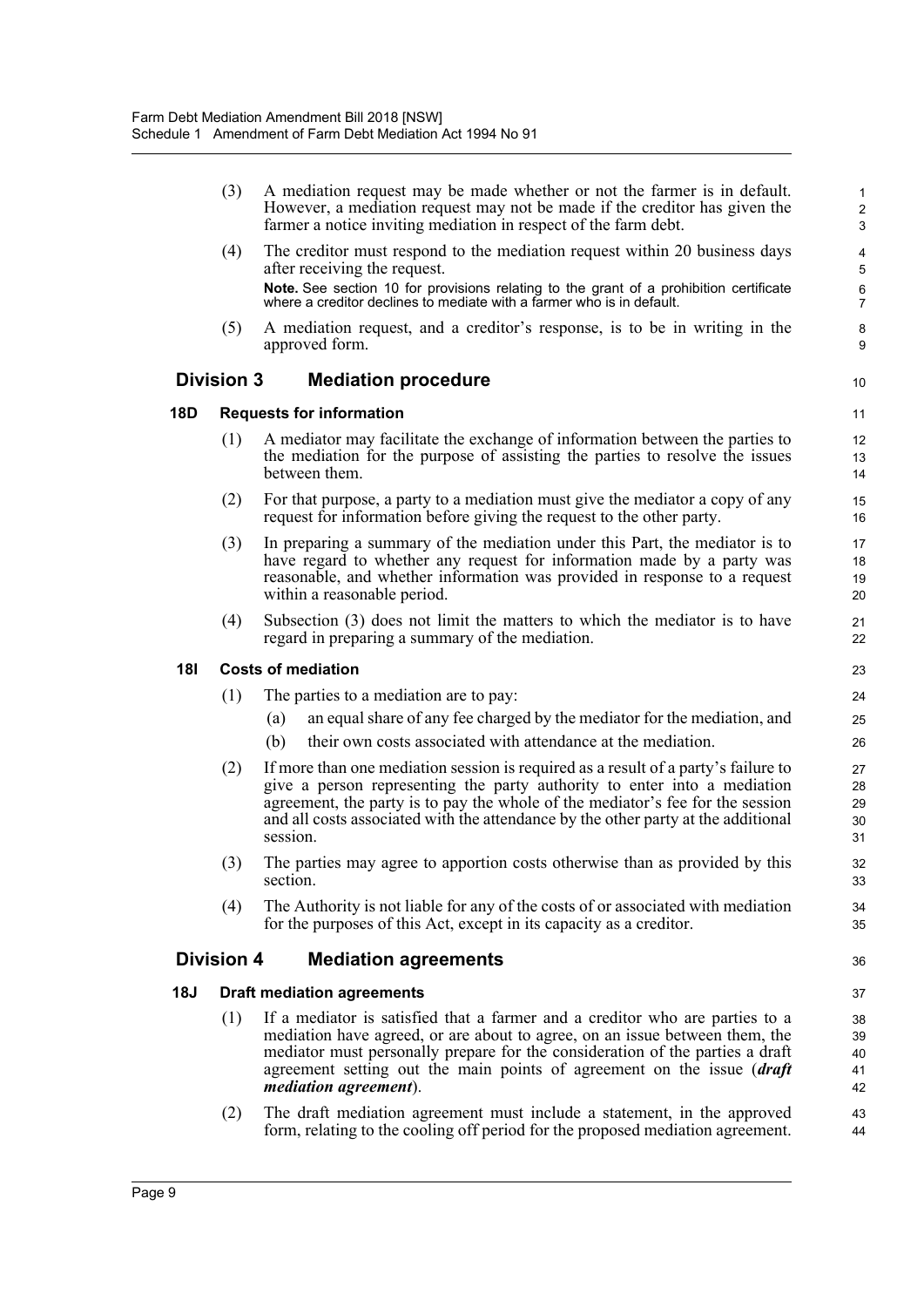#### **18K Mediation agreements**

| (1) | If the parties are satisfied that a draft mediation agreement sets out the main                                                                         |
|-----|---------------------------------------------------------------------------------------------------------------------------------------------------------|
|     | points agreed on by them during, or within 24 hours after the end of, the<br>mediation, the parties may enter into a mediation agreement by signing the |
|     | draft agreement.                                                                                                                                        |

30

- (2) A mediation agreement is binding on the parties to the agreement.
- (3) A mediation agreement may be varied or replaced by a further agreement in writing between the parties.
- (4) If the mediation agreement does not include the statement relating to the cooling off period for the agreement as required by this Part, the creditor who is a party to the agreement is to give to the farmer a statement relating to the cooling off period.
- (5) The statement given by the creditor is to be in the approved form.

#### **18L Cooling off period for mediation agreement**

- (1) There is to be a cooling off period for each mediation agreement between a farmer and a creditor.
- (2) The cooling off period expires:
	- (a) at 5 pm on the 10th business day after the day on which the mediation agreement is entered into, or
	- (b) if a statement relating to the cooling off period was not included in the draft mediation agreement—at 5 pm on the 10th business day after the day on which a statement relating to the cooling off period is given to the farmer by the creditor as required by this Part.
- (3) The cooling off period may be waived or varied by agreement in writing between the farmer and the creditor.
- (4) The Authority may not issue an exemption certificate to a creditor on the ground that satisfactory mediation in respect of a farm debt has taken place if:
	- (a) a mediation agreement is in force in relation to the farm debt, and
	- (b) the cooling off period has not expired.

#### **Division 5 Internal review**

| 18P | Internal review of decisions of Authority |     |                                                                                                                            |          |  |  |
|-----|-------------------------------------------|-----|----------------------------------------------------------------------------------------------------------------------------|----------|--|--|
|     | (1)                                       |     | An aggrieved person may apply to the Authority for a review <i>(internal review)</i><br>of any of the following decisions: | 32<br>33 |  |  |
|     |                                           | (a) | a decision to grant, or to refuse, a prohibition certificate,                                                              | 34       |  |  |
|     |                                           | (b) | a decision to grant, or to refuse, an exemption certificate,                                                               | 35       |  |  |
|     |                                           | (c) | a decision to accredit or reaccredit, or to refuse to accredit or reaccredit,<br>a person as a mediator,                   | 36<br>37 |  |  |
|     |                                           | (d) | a decision to suspend or cancel the accreditation of a mediator.                                                           | 38       |  |  |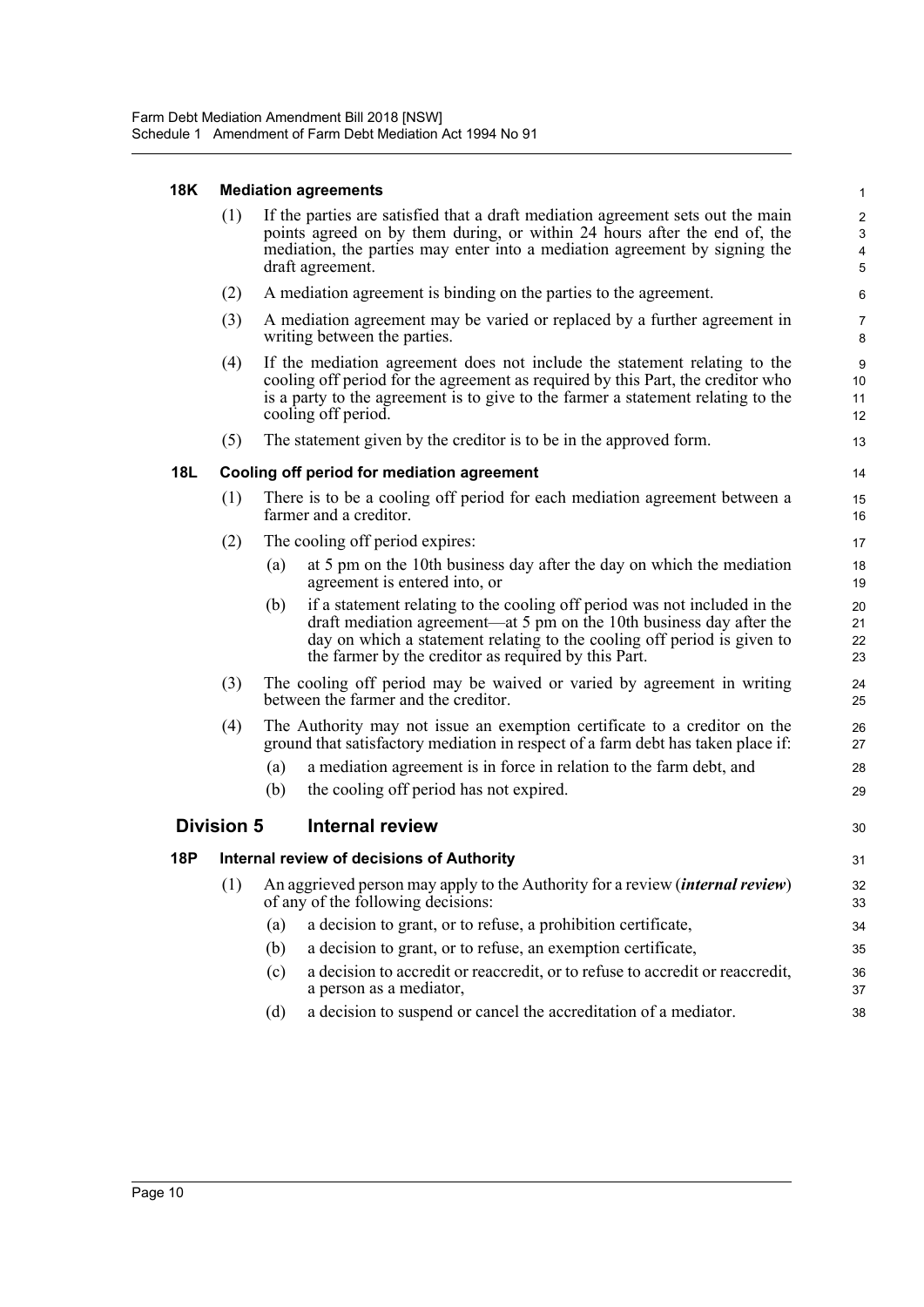(2) An *aggrieved person* is:

| (a) | in relation to a decision about the grant or refusal of a prohibition    |
|-----|--------------------------------------------------------------------------|
|     | certificate or an exemption certificate—the farmer or guarantor whose    |
|     | obligations are secured by the farm mortgage concerned, or the creditor, |
|     | or                                                                       |

43 44

- (b) in relation to a decision about accreditation or reaccreditation of a mediator—the mediator.
- (3) An application for internal review must:
	- (a) be in the approved form, and
	- (b) be lodged with the Authority within 20 business days (or such longer period as the Authority may allow) after the person was notified of the making of the decision concerned, and
	- (c) comply with such other requirements as may be prescribed by the regulations.
- (4) The application is to be dealt with by the Chief Executive of the Authority or an employee of the Authority who is directed by the Chief Executive to deal with the application. The reviewer must be a person who was not substantially involved in making the decision the subject of the application.
- (5) The reviewer may invite any person who, in the opinion of the reviewer, may be affected by the outcome of the review to submit material for consideration on the review.
- (6) The reviewer is to consider any relevant material submitted by the applicant or any person invited under this section to submit material.
- (7) In determining an application for internal review, the reviewer may:
	- (a) affirm the decision, or
	- (b) vary the decision, or
	- (c) set aside the decision and make a decision in substitution for the decision that is set aside.
- (8) In determining an application for internal review, the reviewer may exercise the same functions under this Act or any other law that the Authority had in making the decision subject to review.
- (9) The reviewer is to give notification of the reviewer's decision to:
	- (a) the applicant, and
	- (b) if the review relates to a decision about the grant or refusal of a prohibition certificate or an exemption certificate—the farmer or creditor, or any guarantor, under the farm mortgage concerned who is not the applicant for the review, and
	- (c) the Authority.
- (10) The notification is to include a statement of reasons for the decision.
- (11) An application for internal review is to be determined within 30 business days after it is made. However, a determination is not invalid because it is made after the expiration of that period. 40 41 42
- (12) The regulations may make provision for or with respect to the conduct of internal reviews.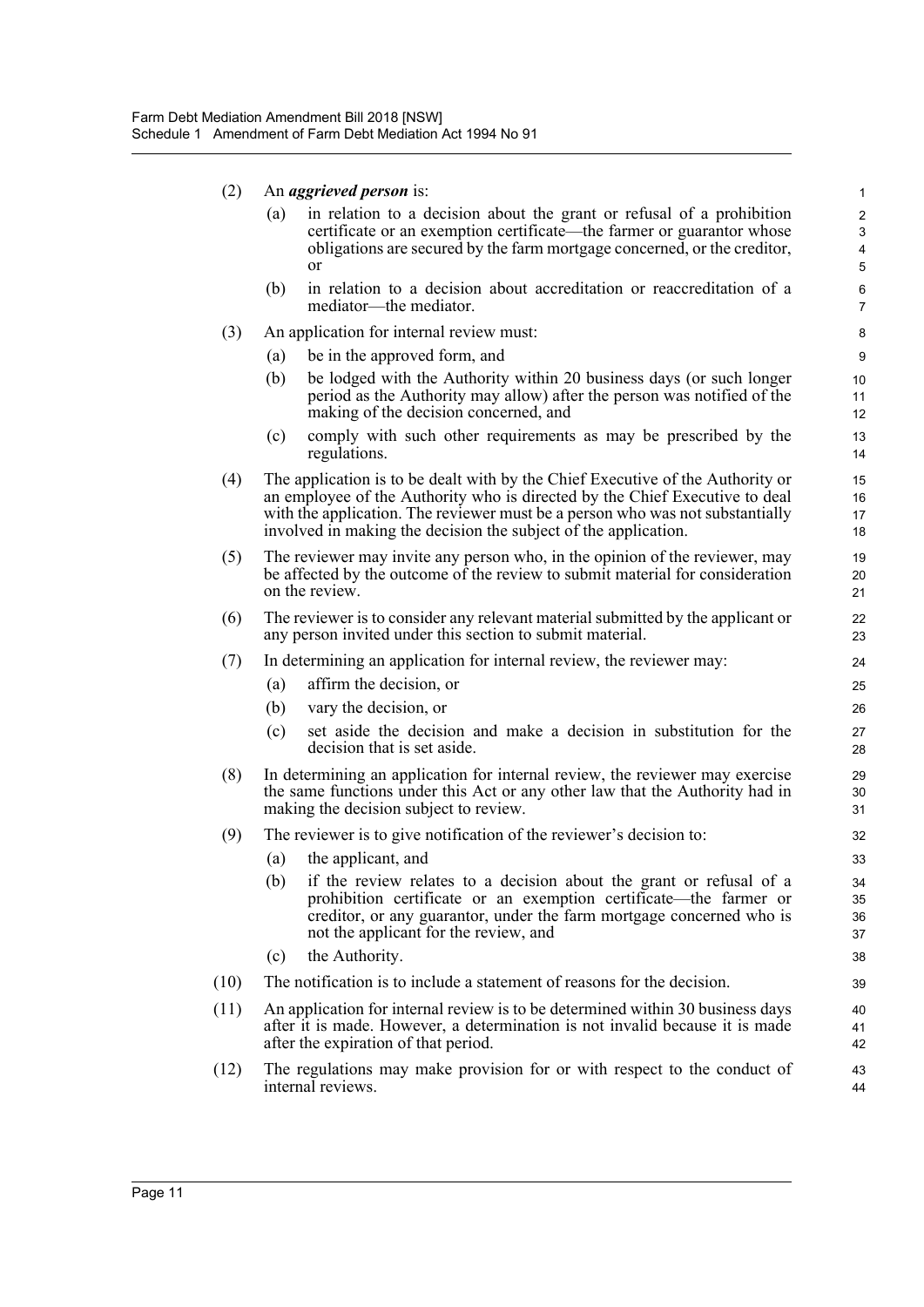### **18Q Stay of reviewable decisions**

|        | 18Q |                        |                         | Stay of reviewable decisions                                                                                                                                                                                                                    | $\mathbf{1}$                                        |
|--------|-----|------------------------|-------------------------|-------------------------------------------------------------------------------------------------------------------------------------------------------------------------------------------------------------------------------------------------|-----------------------------------------------------|
|        |     | (1)                    |                         | An application under this Division for internal review of a decision to grant an<br>exemption certificate operates to stay the decision until the applicant is<br>notified of the reviewer's decision.                                          | $\sqrt{2}$<br>$\sqrt{3}$<br>$\overline{\mathbf{4}}$ |
|        |     | (2)                    | decision.               | If an application is made for internal review of a decision to refuse a<br>prohibition certificate, the creditor must not take enforcement action in respect<br>of the farm mortgage concerned until the creditor is notified of the reviewer's | 5<br>6<br>$\overline{7}$<br>8                       |
|        |     | (3)                    |                         | An application under this Part for internal review of any of the following<br>decisions does not operate to stay the decision:                                                                                                                  | 9<br>10                                             |
|        |     |                        | (a)                     | a decision to grant a prohibition certificate,                                                                                                                                                                                                  | 11                                                  |
|        |     |                        | (b)                     | a decision to refuse an exemption certificate,                                                                                                                                                                                                  | 12                                                  |
|        |     |                        | (c)                     | a decision to accredit or reaccredit, or to refuse to accredit or reaccredit,<br>a person as a mediator,                                                                                                                                        | 13<br>14                                            |
|        |     |                        | (d)                     | a decision to suspend or cancel the accreditation of a mediator.                                                                                                                                                                                | 15                                                  |
| $[11]$ |     |                        |                         | Section 11B Rights during cooling off period                                                                                                                                                                                                    | 16                                                  |
|        |     |                        |                         | Omit "Heads of Agreement" wherever occurring in section 11B $(1)$ , $(4)$ and $(6)$ .                                                                                                                                                           | 17                                                  |
|        |     |                        |                         | Insert instead "mediation agreement".                                                                                                                                                                                                           | 18                                                  |
| [12]   |     | <b>Section 11B (3)</b> |                         |                                                                                                                                                                                                                                                 | 19                                                  |
|        |     |                        |                         | Omit "Heads of Agreement are". Insert instead "mediation agreement is".                                                                                                                                                                         | 20                                                  |
|        |     | <b>Section 11B</b>     |                         |                                                                                                                                                                                                                                                 |                                                     |
| [13]   |     |                        |                         |                                                                                                                                                                                                                                                 | 21                                                  |
|        |     |                        |                         | Omit "section 11A" wherever occurring. Insert instead "section 18L".                                                                                                                                                                            | 22                                                  |
| [14]   |     |                        |                         | Section 11C Implementing mediation agreement                                                                                                                                                                                                    | 23                                                  |
|        |     |                        | Omit section $11C(1)$ . |                                                                                                                                                                                                                                                 | 24                                                  |
| [15]   |     | <b>Section 11C (2)</b> |                         |                                                                                                                                                                                                                                                 | 25                                                  |
|        |     |                        |                         | Omit "pursuant to, Heads of Agreement" and "relevant Heads of Agreement".                                                                                                                                                                       | 26                                                  |
|        |     | respectively.          |                         | Insert instead "pursuant to, a mediation agreement" and "relevant mediation agreement",                                                                                                                                                         | 27<br>28                                            |
| [16]   |     |                        | Sections 11B and 11C    |                                                                                                                                                                                                                                                 | 29                                                  |
|        |     |                        |                         | Transfer sections 11B and 11C to Division 4 of Part 2 (as inserted by item [10]) and<br>renumber as sections 18M and 18N.                                                                                                                       | 30<br>31                                            |
| $[17]$ |     |                        |                         | <b>Section 12 Role of Authority</b>                                                                                                                                                                                                             | 32                                                  |
|        |     | Omit the section.      |                         |                                                                                                                                                                                                                                                 | 33                                                  |
| [18]   |     |                        |                         | Section 12A Farmer to nominate mediator                                                                                                                                                                                                         | 34                                                  |
|        |     | section 18C.           |                         | Transfer the section to Division 3 of Part 2 (as inserted by item $[10]$ ) and renumber as                                                                                                                                                      | 35<br>36                                            |
| [19]   |     |                        |                         | <b>Section 13 Functions of mediators</b>                                                                                                                                                                                                        | 37                                                  |
|        |     | Omit the section.      |                         |                                                                                                                                                                                                                                                 | 38                                                  |
|        |     |                        |                         |                                                                                                                                                                                                                                                 |                                                     |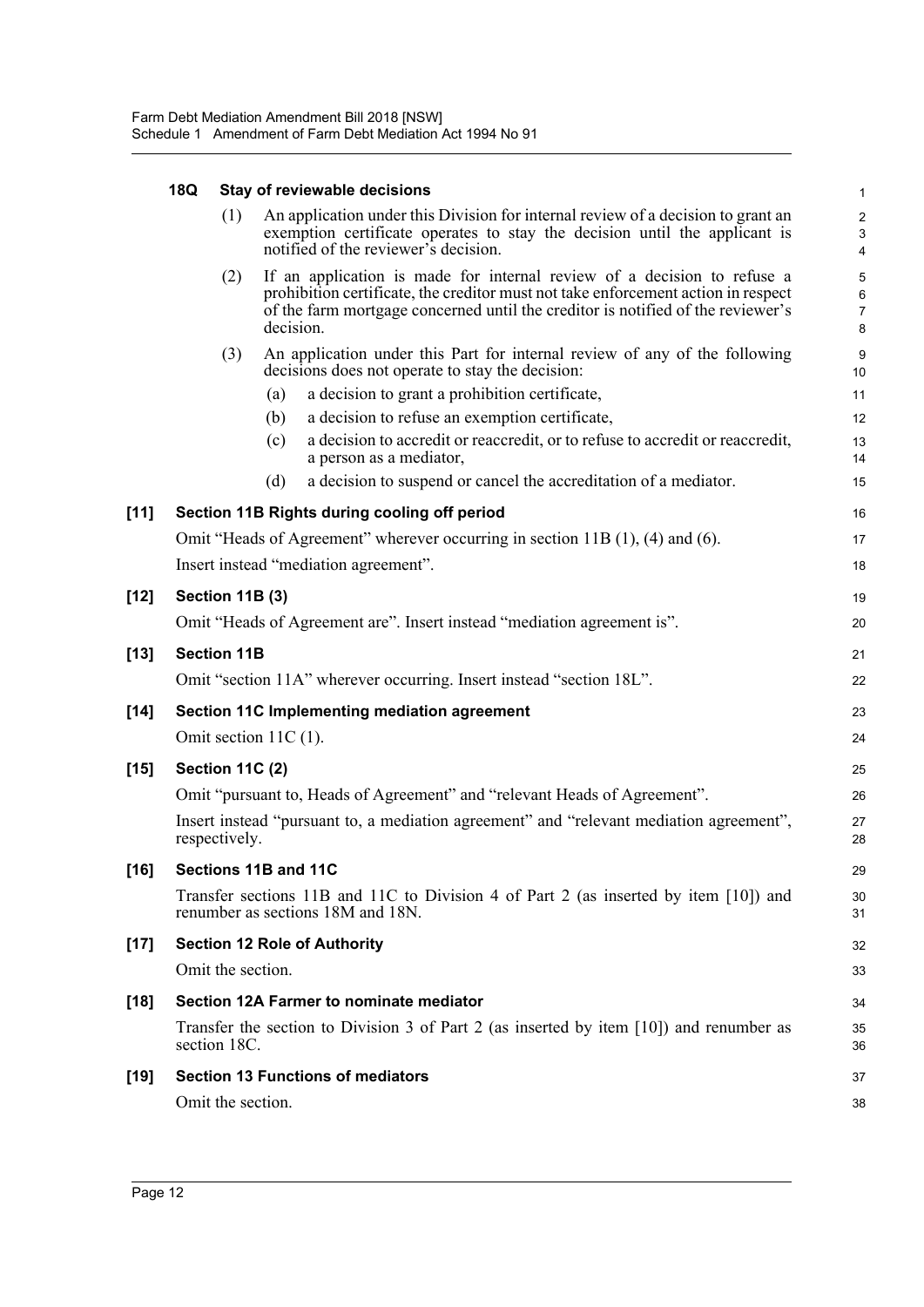| $[20]$ |                                  |      | <b>Section 14 Conduct of mediation sessions</b>                                                                                                                                                                                                                      | 1                    |
|--------|----------------------------------|------|----------------------------------------------------------------------------------------------------------------------------------------------------------------------------------------------------------------------------------------------------------------------|----------------------|
|        |                                  |      | Insert at the end of section $14 (1A)(b)$ :                                                                                                                                                                                                                          | $\overline{c}$       |
|        |                                  |      | , and                                                                                                                                                                                                                                                                | 3                    |
|        |                                  | (c)  | adjourn or terminate a mediation session if it appears that continuing the<br>session would not be appropriate.                                                                                                                                                      | 4<br>5               |
| $[21]$ | Section 14 (1B) and (1C)         |      |                                                                                                                                                                                                                                                                      | 6                    |
|        | Insert after section $14 (1A)$ : |      |                                                                                                                                                                                                                                                                      | 7                    |
|        | (1B)                             |      | In determining whether it would be appropriate to continue a mediation<br>session, the mediator is to consider the following matters:                                                                                                                                | 8<br>9               |
|        |                                  | (a)  | the duration of the mediation session,                                                                                                                                                                                                                               | 10                   |
|        |                                  | (b)  | whether the parties are able and willing to participate in the mediation<br>session,                                                                                                                                                                                 | 11<br>12             |
|        |                                  | (c)  | whether the parties are engaging in the mediation in good faith,                                                                                                                                                                                                     | 13                   |
|        |                                  | (d)  | any risk to the health or safety of the parties resulting from the conduct<br>of the mediation session,                                                                                                                                                              | 14<br>15             |
|        |                                  | (e)  | any other matters that, in the opinion of the mediator, are relevant in the<br>circumstances.                                                                                                                                                                        | 16<br>17             |
|        | (1C)                             |      | Mediation sessions are to be held at a place and time, and in a manner, that is<br>reasonably convenient for the parties.                                                                                                                                            | 18<br>19             |
| $[22]$ | Section 14 (5) (a)               |      |                                                                                                                                                                                                                                                                      | 20                   |
|        |                                  |      | Omit "section 17". Insert instead "section 18H".                                                                                                                                                                                                                     | 21                   |
| $[23]$ |                                  |      | Sections 15 (3) (a) and (b) and 17 (3A)                                                                                                                                                                                                                              | 22                   |
|        |                                  |      | Omit "Heads of Agreement" wherever occurring. Insert instead "a mediation agreement".                                                                                                                                                                                | 23                   |
| $[24]$ |                                  |      | Section 15 Confidentiality of mediation sessions                                                                                                                                                                                                                     | 24                   |
|        | Insert after section $15(3)$ :   |      |                                                                                                                                                                                                                                                                      | 25                   |
|        | (4)                              |      | This section does not apply to proceedings commenced with respect to any act<br>or omission in connection with which the information has been disclosed on<br>the basis of preventing or minimising the danger of injury to any person or<br>damage to any property. | 26<br>27<br>28<br>29 |
| $[25]$ | Section 15 (3) (c)               |      |                                                                                                                                                                                                                                                                      | 30                   |
|        |                                  |      | Omit "section 18A". Insert instead "section 18O".                                                                                                                                                                                                                    | 31                   |
| $[26]$ |                                  |      | <b>Section 16 Disclosure of information</b>                                                                                                                                                                                                                          | 32                   |
|        | Insert after section 16 (c):     |      |                                                                                                                                                                                                                                                                      | 33                   |
|        |                                  | (c1) | to prevent or minimise the danger of injury to any person or damage to<br>any property, or                                                                                                                                                                           | 34<br>35             |
| $[27]$ | Section 16, penalty              |      |                                                                                                                                                                                                                                                                      | 36                   |
|        |                                  |      | Omit the penalty. Insert instead:                                                                                                                                                                                                                                    | 37                   |
|        |                                  |      | Maximum penalty: 100 penalty units.                                                                                                                                                                                                                                  | 38                   |
| $[28]$ |                                  |      | Section 17 Representation and assistance during mediation                                                                                                                                                                                                            | 39                   |
|        | Omit section 17 (3B).            |      |                                                                                                                                                                                                                                                                      | 40                   |
|        |                                  |      |                                                                                                                                                                                                                                                                      |                      |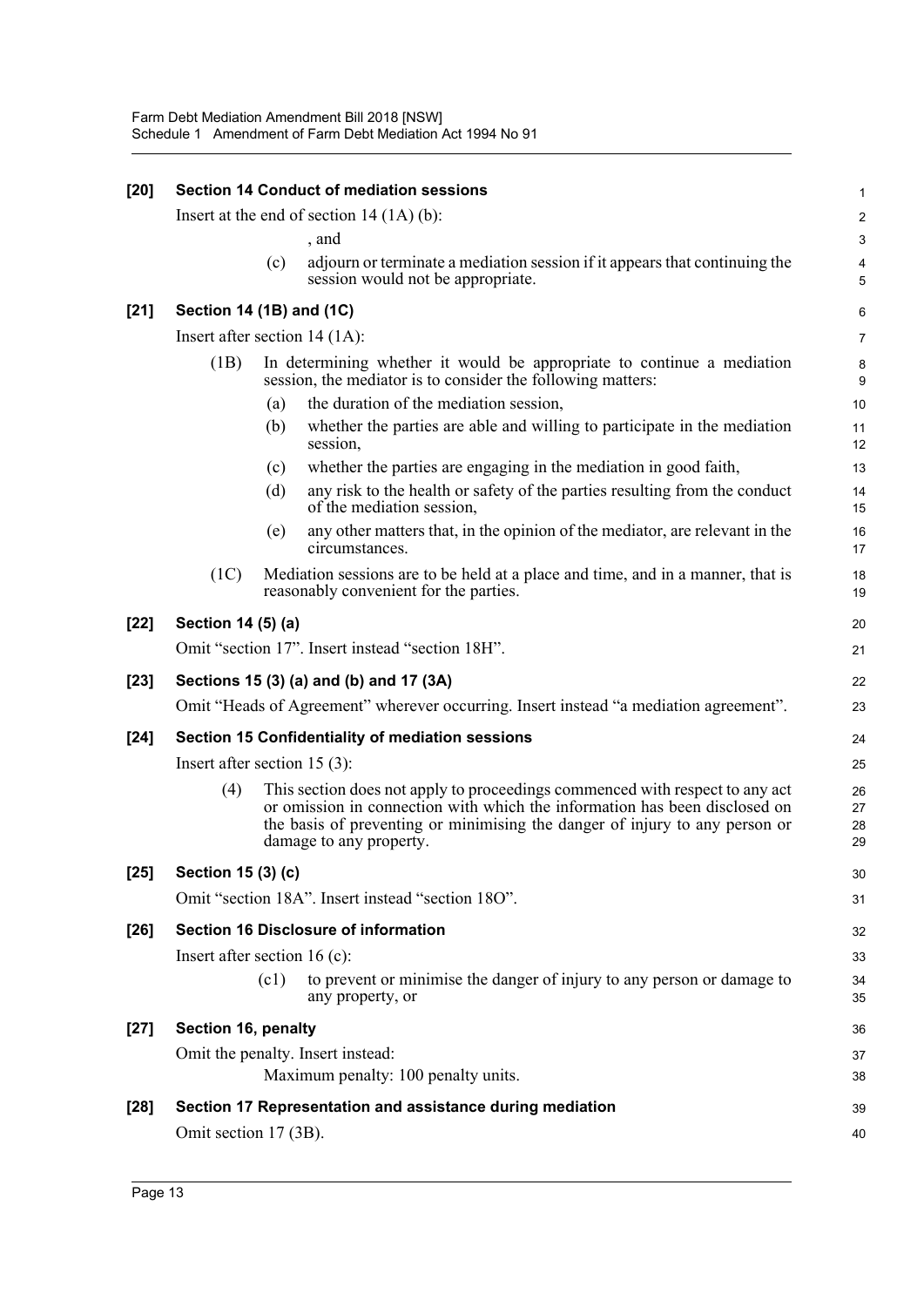| $[29]$ | <b>Section 17 (5)</b>                                                                                                                               |                                   |                          |                                                                                                                                                                                                                                                                                                 |                      |  |  |
|--------|-----------------------------------------------------------------------------------------------------------------------------------------------------|-----------------------------------|--------------------------|-------------------------------------------------------------------------------------------------------------------------------------------------------------------------------------------------------------------------------------------------------------------------------------------------|----------------------|--|--|
|        | Omit "section 14". Insert instead "section 18E".                                                                                                    |                                   |                          |                                                                                                                                                                                                                                                                                                 |                      |  |  |
| $[30]$ | Sections 14-17                                                                                                                                      |                                   |                          |                                                                                                                                                                                                                                                                                                 |                      |  |  |
|        | Transfer sections 14–17 (as amended by this Schedule) to Division 3 of Part 2 (as inserted<br>by item $[10]$ ) and renumber as sections $18E-18H$ . |                                   |                          |                                                                                                                                                                                                                                                                                                 |                      |  |  |
| $[31]$ | <b>Section 18A Summary of mediation</b>                                                                                                             |                                   |                          |                                                                                                                                                                                                                                                                                                 |                      |  |  |
|        | Omit "Heads of Agreement". Insert instead "mediation agreement".                                                                                    |                                   |                          |                                                                                                                                                                                                                                                                                                 |                      |  |  |
| $[32]$ | Section 18A, note                                                                                                                                   |                                   |                          |                                                                                                                                                                                                                                                                                                 |                      |  |  |
|        | Omit the note.                                                                                                                                      |                                   |                          |                                                                                                                                                                                                                                                                                                 |                      |  |  |
| $[33]$ | <b>Section 18A</b>                                                                                                                                  |                                   |                          |                                                                                                                                                                                                                                                                                                 |                      |  |  |
|        | Transfer section 18A (as amended by this Schedule) to Division 4 of Part 2 (as inserted by<br>item $[10]$ ) and renumber as section 180.            |                                   |                          |                                                                                                                                                                                                                                                                                                 |                      |  |  |
| $[34]$ |                                                                                                                                                     | <b>Section 19A</b>                |                          |                                                                                                                                                                                                                                                                                                 | 13                   |  |  |
|        |                                                                                                                                                     |                                   | Insert after section 19: |                                                                                                                                                                                                                                                                                                 | 14                   |  |  |
|        | 19A                                                                                                                                                 |                                   |                          | Authority may require information                                                                                                                                                                                                                                                               | 15                   |  |  |
|        |                                                                                                                                                     | (1)                               |                          | The Authority may, by notice given to a farmer or a creditor, require the farmer<br>or creditor to provide to the Authority such information as the Authority<br>considers to be relevant to:                                                                                                   | 16<br>17<br>18       |  |  |
|        |                                                                                                                                                     |                                   | (a)                      | an application under this Act made by the farmer or creditor, or                                                                                                                                                                                                                                | 19                   |  |  |
|        |                                                                                                                                                     |                                   | (b)                      | the rights or obligations of the farmer or creditor in relation to a<br>mediation under this Act (including any mediation that has not yet taken<br>place).                                                                                                                                     | 20<br>21<br>22       |  |  |
|        |                                                                                                                                                     | (2)                               |                          | The Authority may refuse to consider an application made by the farmer or the<br>creditor under Part 1A if the farmer or the creditor fails to comply with a<br>requirement made under this section.                                                                                            | 23<br>24<br>25       |  |  |
| $[35]$ | Section 21 Waiver of rights void                                                                                                                    |                                   |                          |                                                                                                                                                                                                                                                                                                 |                      |  |  |
|        |                                                                                                                                                     | Insert at the end of the section: |                          |                                                                                                                                                                                                                                                                                                 |                      |  |  |
|        |                                                                                                                                                     | (2)                               |                          | This section does not affect the requirement for the Authority to grant an<br>exemption certificate in respect of a farm mortgage in circumstances where the<br>farmer has indicated that the farmer does not wish to enter into or proceed with<br>mediation in respect of the debt concerned. | 28<br>29<br>30<br>31 |  |  |
| $[36]$ | Sections 23 and 24                                                                                                                                  |                                   |                          |                                                                                                                                                                                                                                                                                                 |                      |  |  |
|        | Omit the sections. Insert instead:                                                                                                                  |                                   |                          |                                                                                                                                                                                                                                                                                                 |                      |  |  |
|        | 23                                                                                                                                                  | <b>Service of documents</b>       | 34                       |                                                                                                                                                                                                                                                                                                 |                      |  |  |
|        |                                                                                                                                                     | (1)                               |                          | A document that is authorised or required by this Act or the regulations to be<br>served on any person (other than a mediator) may be served by any of the<br>following methods:                                                                                                                | 35<br>36<br>37       |  |  |
|        |                                                                                                                                                     |                                   | (a)                      | in the case of an individual—by personal delivery to the person,                                                                                                                                                                                                                                | 38                   |  |  |
|        |                                                                                                                                                     |                                   | (b)                      | by post to the address specified by the person for the service of<br>documents of that kind,                                                                                                                                                                                                    | 39<br>40             |  |  |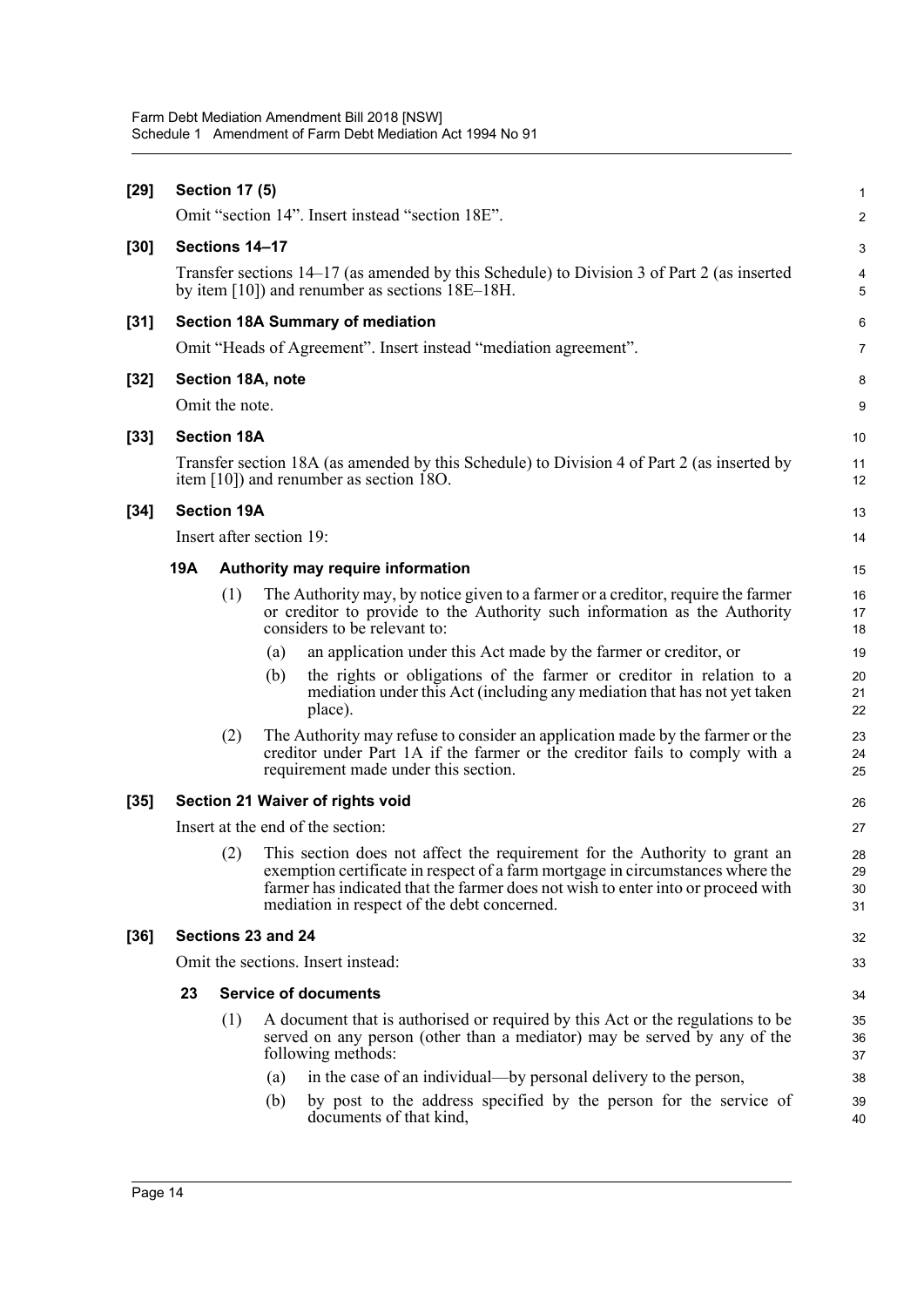|        | Part 2                                                                 | <b>Provisions consequent on enactment of Farm Debt</b><br><b>Mediation Amendment Act 1996</b>                                                                                                                                                  | 34<br>35                                                 |  |  |  |
|--------|------------------------------------------------------------------------|------------------------------------------------------------------------------------------------------------------------------------------------------------------------------------------------------------------------------------------------|----------------------------------------------------------|--|--|--|
|        | Insert after clause 1:                                                 |                                                                                                                                                                                                                                                |                                                          |  |  |  |
| $[41]$ | Schedule 1, Part 2, heading                                            |                                                                                                                                                                                                                                                |                                                          |  |  |  |
|        | (1A)                                                                   | Any such provision has effect despite anything to the contrary in this<br>Schedule. The regulations may make separate savings and transitional<br>provisions or amend this Schedule to consolidate the savings and transitional<br>provisions. | 28<br>29<br>30<br>31                                     |  |  |  |
|        | (1)                                                                    | The regulations may contain provisions of a savings or transitional nature<br>consequent on the enactment of this Act or any Act that amends this Act.                                                                                         | 26<br>27                                                 |  |  |  |
|        |                                                                        | Omit clause 1 (1). Insert instead:                                                                                                                                                                                                             | 25                                                       |  |  |  |
| $[40]$ | Schedule 1, clause 1                                                   |                                                                                                                                                                                                                                                |                                                          |  |  |  |
|        | Part 1                                                                 | <b>Savings and transitional regulations</b>                                                                                                                                                                                                    | 23                                                       |  |  |  |
| $[39]$ | Schedule 1, Part 1, heading<br>Insert after the heading to Schedule 1: |                                                                                                                                                                                                                                                |                                                          |  |  |  |
|        | Omit "(Section 31)".                                                   |                                                                                                                                                                                                                                                | 20<br>21                                                 |  |  |  |
| $[38]$ |                                                                        | <b>Schedule 1 Savings and transitional provisions</b>                                                                                                                                                                                          | 19                                                       |  |  |  |
|        | Omit the section.                                                      |                                                                                                                                                                                                                                                | 18                                                       |  |  |  |
| $[37]$ | <b>Section 31</b>                                                      |                                                                                                                                                                                                                                                | 17                                                       |  |  |  |
|        | (4)                                                                    | In this section, <i>serve</i> includes give or send.                                                                                                                                                                                           | 16                                                       |  |  |  |
|        | (3)                                                                    | Nothing in this section affects the operation of any provision of a law or of the<br>rules of a court authorising a document to be served on a person by any other<br>method.                                                                  | 13<br>14<br>15                                           |  |  |  |
|        | (2)                                                                    | A document that is authorised or required by this Act or the regulations to be<br>served on a mediator may be served by post to any office of the Authority.                                                                                   | 11<br>12                                                 |  |  |  |
|        |                                                                        | (f)<br>by any other method authorised by the regulations for the service of<br>documents of that kind.                                                                                                                                         | $\boldsymbol{9}$<br>10                                   |  |  |  |
|        |                                                                        | by email to an email address specified by the person for the service of<br>(e)<br>documents of that kind,                                                                                                                                      | $\boldsymbol{7}$<br>8                                    |  |  |  |
|        |                                                                        | in the case of a corporation—by post to the registered office or any other<br>(d)<br>office of the corporation or by leaving it at any such office with a person<br>apparently over the age of 16 years,                                       | $\overline{\mathbf{4}}$<br>$\sqrt{5}$<br>$6\phantom{1}6$ |  |  |  |
|        |                                                                        | in the case of an individual who has not specified such an address—by<br>(c)<br>post to the residential or business address of the person last known to<br>the person serving the document,                                                    | 1<br>$\overline{2}$<br>$\mathsf 3$                       |  |  |  |
|        |                                                                        |                                                                                                                                                                                                                                                |                                                          |  |  |  |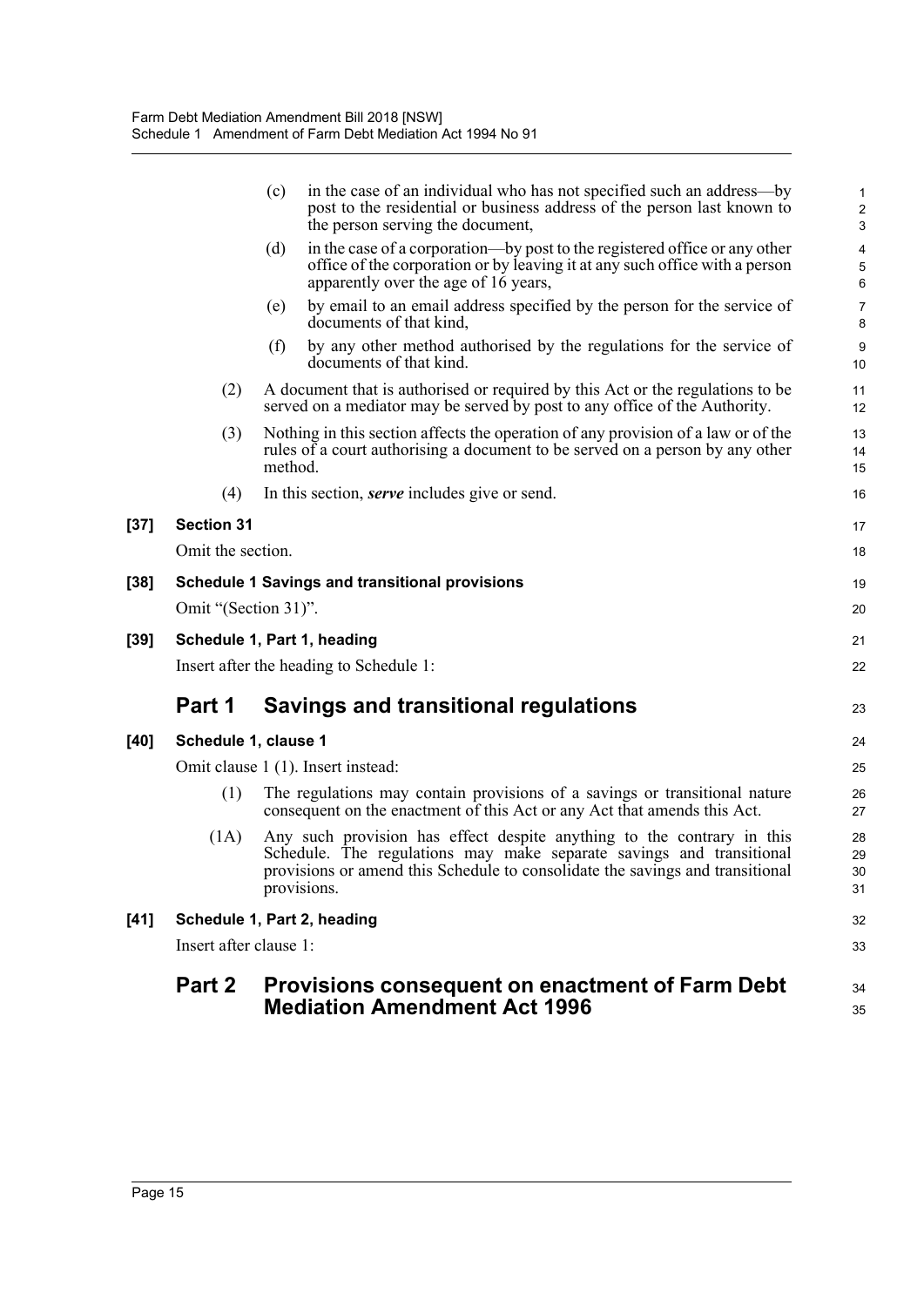| $[42]$ | Schedule 1, Part 3, heading                                                    |                                                                                                                                                                                                                  |                     |  |  |  |
|--------|--------------------------------------------------------------------------------|------------------------------------------------------------------------------------------------------------------------------------------------------------------------------------------------------------------|---------------------|--|--|--|
|        | Insert after clause 3:                                                         |                                                                                                                                                                                                                  |                     |  |  |  |
|        | Part 3                                                                         | <b>Provisions consequent on enactment of Farm Debt</b><br><b>Mediation Amendment Act 1998</b>                                                                                                                    | 3<br>4              |  |  |  |
| $[43]$ |                                                                                | Schedule 1, Part 4, heading                                                                                                                                                                                      | $\sqrt{5}$          |  |  |  |
|        | Insert after clause 6:                                                         |                                                                                                                                                                                                                  |                     |  |  |  |
|        | Part 4                                                                         | <b>Provision consequent on enactment of Farm Debt</b><br><b>Mediation Amendment Act 2002</b>                                                                                                                     | $\overline{7}$<br>8 |  |  |  |
| $[44]$ | Schedule 1, Part 5, heading                                                    |                                                                                                                                                                                                                  |                     |  |  |  |
|        | Insert after clause 7:                                                         |                                                                                                                                                                                                                  |                     |  |  |  |
|        | Part 5                                                                         | <b>Provision consequent on enactment of National</b><br><b>Competition Policy Health and Other Amendments</b><br>(Commonwealth Financial Penalties) Act 2004                                                     | 11<br>12<br>13      |  |  |  |
| $[45]$ | Schedule 1, Part 6, heading                                                    |                                                                                                                                                                                                                  |                     |  |  |  |
|        | Insert after clause 8:                                                         |                                                                                                                                                                                                                  |                     |  |  |  |
|        | Part 6                                                                         | <b>Provision consequent on enactment of Farm Debt</b><br><b>Mediation Amendment (Water Access Licences)</b><br><b>Act 2005</b>                                                                                   | 16<br>17<br>18      |  |  |  |
| $[46]$ | <b>Schedule 1</b>                                                              |                                                                                                                                                                                                                  |                     |  |  |  |
|        | Insert at the end of the Schedule, with appropriate Part and clause numbering: |                                                                                                                                                                                                                  |                     |  |  |  |
|        | <b>Part</b>                                                                    | Provisions consequent on enactment of Farm Debt<br><b>Mediation Amendment Act 2018</b>                                                                                                                           | 21<br>22            |  |  |  |
|        |                                                                                | <b>Definitions</b>                                                                                                                                                                                               | 23                  |  |  |  |
|        |                                                                                | In this Part:                                                                                                                                                                                                    | 24                  |  |  |  |
|        |                                                                                | <b>amending Act</b> means the Farm Debt Mediation Amendment Act 2018.                                                                                                                                            | 25                  |  |  |  |
|        |                                                                                | <b><i>commencement date</i></b> means the date on which the amending Act commences.<br>existing Heads of Agreement means Heads of Agreement in force under this<br>Act immediately before the commencement date. | 26<br>27<br>28      |  |  |  |
|        |                                                                                | <b>Heads of Agreement</b>                                                                                                                                                                                        | 29                  |  |  |  |
|        | (1)                                                                            | Existing Heads of Agreement entered into between a farmer and a creditor are<br>taken, on the commencement date, to be a mediation agreement under<br>section 18K of this Act (as inserted by the amending Act). | 30<br>31<br>32      |  |  |  |
|        | (2)                                                                            | The amendments made to this Act by the amending Act extend to the existing<br>Heads of Agreement.                                                                                                                | 33<br>34            |  |  |  |
|        | (3)                                                                            | Without limiting subclause $(2)$ , section 18L $(3)$ (as inserted by the amending<br>Act) extends to the existing Heads of Agreement. However, the amendments                                                    | 35<br>36            |  |  |  |